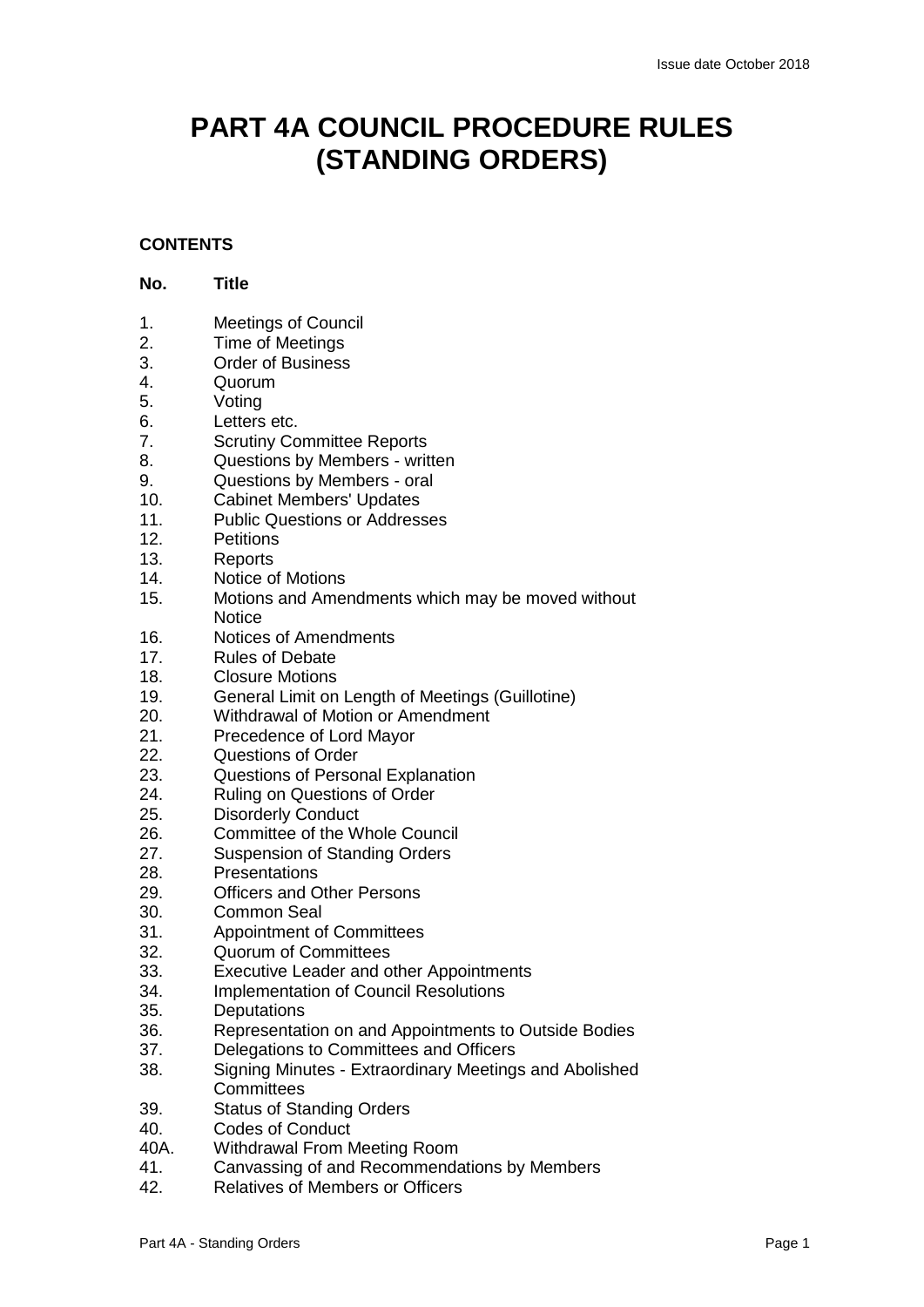# **No. Title**

- 43. Proceedings of Committees<br>44. Attendance of Non-Members
- 44. Attendance of Non-Members of Committees<br>45. Members' Allowances and Expenses
- 45. Members' Allowances and Expenses<br>46. Standing Orders to apply to Committe
- 46. Standing Orders to apply to Committees etc.<br>47. Standing Orders Relating to Chief Officers an
- Standing Orders Relating to Chief Officers and Staffing Convention - Members' Questions at Council Meetings - Oral **Questions** Convention - Public Question Time and Addresses at Council Meetings

Extracts from the Local Government Act 1972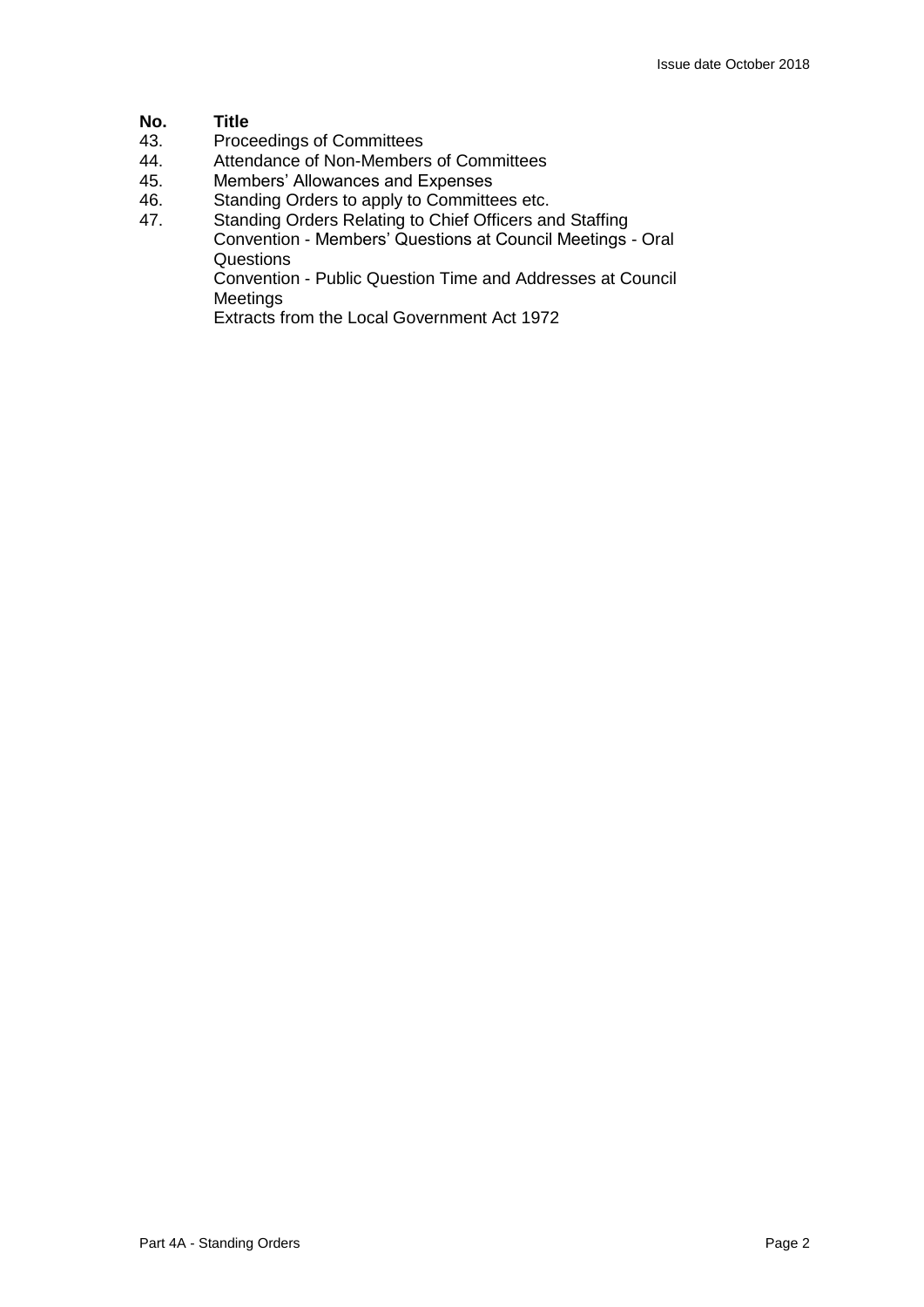# STANDING ORDERS OF THE COUNCIL

## **1. Meetings of Council**

- 1(a) The Annual Meeting of the Council shall be held on the fourth Wednesday of May.
	- [**Note –** In some years it may be necessary to fix an earlier date to comply with paragraph 1(2) of Schedule 12 to the Local Government Act 1972 (for an extract see the end of this Part).

This provides that in years where there are ordinary elections of councillors, the Annual Meeting must take place within twenty-one days immediately following the day of retirement of councillors.]

- 1(b) In addition to the Annual Meeting of the Council and any meetings convened by the Lord Mayor or by members of the Council, meetings for the carrying out of general business shall be held in accordance with a schedule approved by the Council at the Annual Meeting.
- 1(c) Meetings will be held in the Civic Centre, Newcastle upon Tyne or at such other place as the Council may direct.
- 1(d) In these Standing Orders, references to "ordinary" meetings shall mean the meetings referred to in Standing Order *(1)(b)* other than the Annual Meeting.
- 1(e) Even if any provisions of these Standing Orders restrict any business to ordinary meetings of the Council, the Lord Mayor shall have a discretion to allow such business to be dealt with at other meetings of the Council, particularly where such business relates to other items on the agenda.

#### **2. Time of Meetings**

Meetings of the Council shall be held at the following times or at such other times as the Council may fix: -

| <b>Annual Meeting</b> | 2.00 p.m. |
|-----------------------|-----------|
| <b>Other Meetings</b> | 6.00 p.m. |

#### **3. Order of Business**

- 3(a) Except as provided by paragraphs *(b), (c), (d)* **or (e)** of this Standing Order, the order of business at every ordinary meeting of the Council shall be:-
	- (i) To choose a person to preside if the Lord Mayor and Sheriff and Deputy Lord Mayor are absent;
	- (ii) To deal with any business required by statute to be done before any other business;
	- (iii) To approve as a correct record and sign the minutes of the last meeting of the Council (subject to Standing Order *38*);
	- (iv) Lord Mayor's announcements;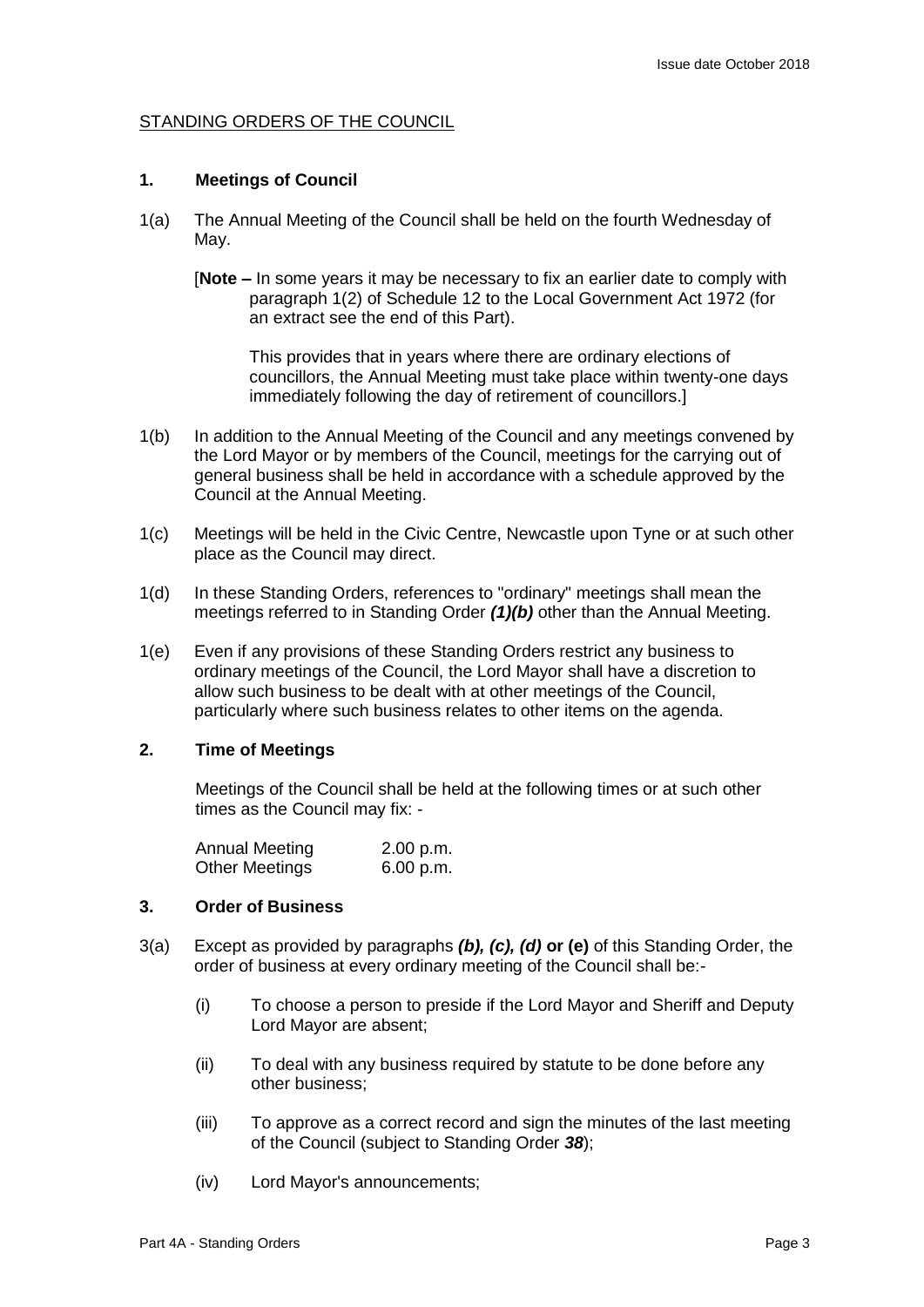- (v) Where the meeting has been "specially convened" under any enactment or has been convened to consider a report of the Chief Finance Officer or the Monitoring Officer, the business for which the meeting was so convened;
- (vi) Where the Council is obliged under any enactment or rule of law to make a decision before a particular date and the meeting is the last ordinary meeting before such date, the business relating to such a decision;
- (vii) Correspondence;
- (viii) Petitions;
- (ix) Presentations;
- (x) Public Questions and Addresses;
- (xi) Scrutiny Committee Reports under Standing Order *7*;
- (xii) Consideration of Reports from Cabinet, Committees and Sub-Committees not dealt with at a previous meeting;
- (xiii) Consideration of Reports from Cabinet, Committees and Sub-Committees;
- (xiv) Consideration of Reports under Standing Order *13* not dealt with at previous meetings;
- (xv) Consideration of Reports under Standing Order *13*;
- (xvi) Questions by Members;
- (xvii) Cabinet Members' Updates
- (xviii) Notice of motions (including those not dealt with at a previous meeting) in the order provided for in paragraph (f) of this Standing Order;
- 3(b) Business falling under items *(i), (ii), (iii) or (v)* of paragraph *(a)* of this Standing Order shall always be dealt with in that order;
- 3(c) The Lord Mayor shall have a discretion to determine the order of the remaining business of the meeting before the publication of the summons for the meeting in which case the order of the business shall be as set out in the summons. In exercising his/her discretion, the Lord Mayor shall take into account the order set out in SO*3(a)*, the importance of the business, the need to address public expectations and the need to ensure political balance;
- 3(d) But subject to that the Council may direct the order of business to be altered by a resolution passed on a motion (without notice), which shall be moved, seconded and put without discussion.
- 3(e) Business falling under items (xi) to (xv) shall not be included in the agenda for the meeting which includes as part of its business consideration and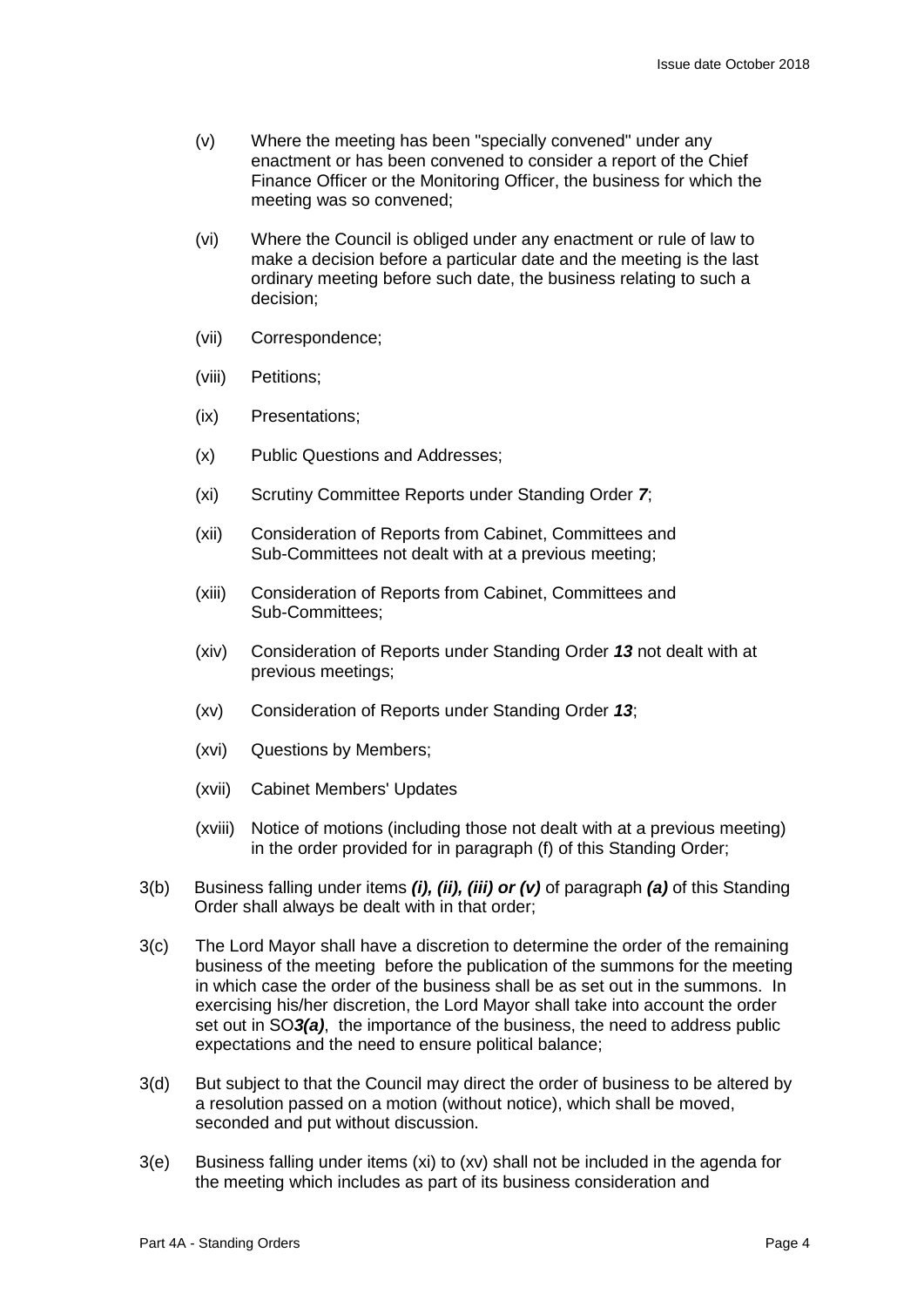determination of the Council Tax Levy for the next ensuing year, unless exceptionally agreed by the Lord Mayor.

- 3(f) The Lord Mayor shall allocate each notice of motion to one of the following categories, which shall be dealt with in the sequence below starting with category (i):
	- (i) Motions postponed from the previous meeting of the Council under Standing Order 19(b)(ii);
	- (ii) Motions dealing with citywide and regional issues, which might include the wider implications of a relatively local matter;
	- (iii) Motions dealing with issues of national or international interest but having little direct impact on the city;
	- (iv) Motions dealing with very local issues.

Within each category, notices of motion shall be dealt with in the order they are received.

- 3(g) The order of business at the Annual Meeting shall be:-
	- (i) To elect the new Lord Mayor
	- (ii) To elect the Sheriff and Deputy Lord Mayor
	- (iii) To deal with any business required by statute to be done before any other business
	- (iv) Lord Mayor's announcements
	- (v) Introduction of new Councillors
	- (vi) Appointment of Cabinet Members and other appointments
	- (vii) Appointment of committees
	- (viii) Any report agreed by the Lord Mayor as suitable for the Annual Meeting
	- (ix) Lord Mayor's service at St Thomas' church

#### **4. Quorum**

- 4(a) If, during any meeting of the Council, the Lord Mayor, after arranging for the number of members to be counted, declares that there is not a quorum present, the meeting shall stand adjourned for five minutes and a Bell shall be rung.
- 4(b) If, after five minutes, the Lord Mayor, after again arranging for the number of members to be counted, declares that there is still no quorum present, the meeting shall end.
- 4(c) Any outstanding business shall be adjourned to a time fixed by the Lord Mayor at the time the meeting is adjourned or, if the Lord Mayor does not fix a time, to the next ordinary or extraordinary meeting of the Council.

*Note: By virtue of the Local Government Act 1972, the quorum is at least one quarter of the whole number of members of the Council. Where more than one-third of the members become disqualified at the same time, then until the number of members in office is increased to not less than two-thirds of the whole number of members of the Council, the quorum shall be calculated by reference to the number of members of the Council remaining qualified.*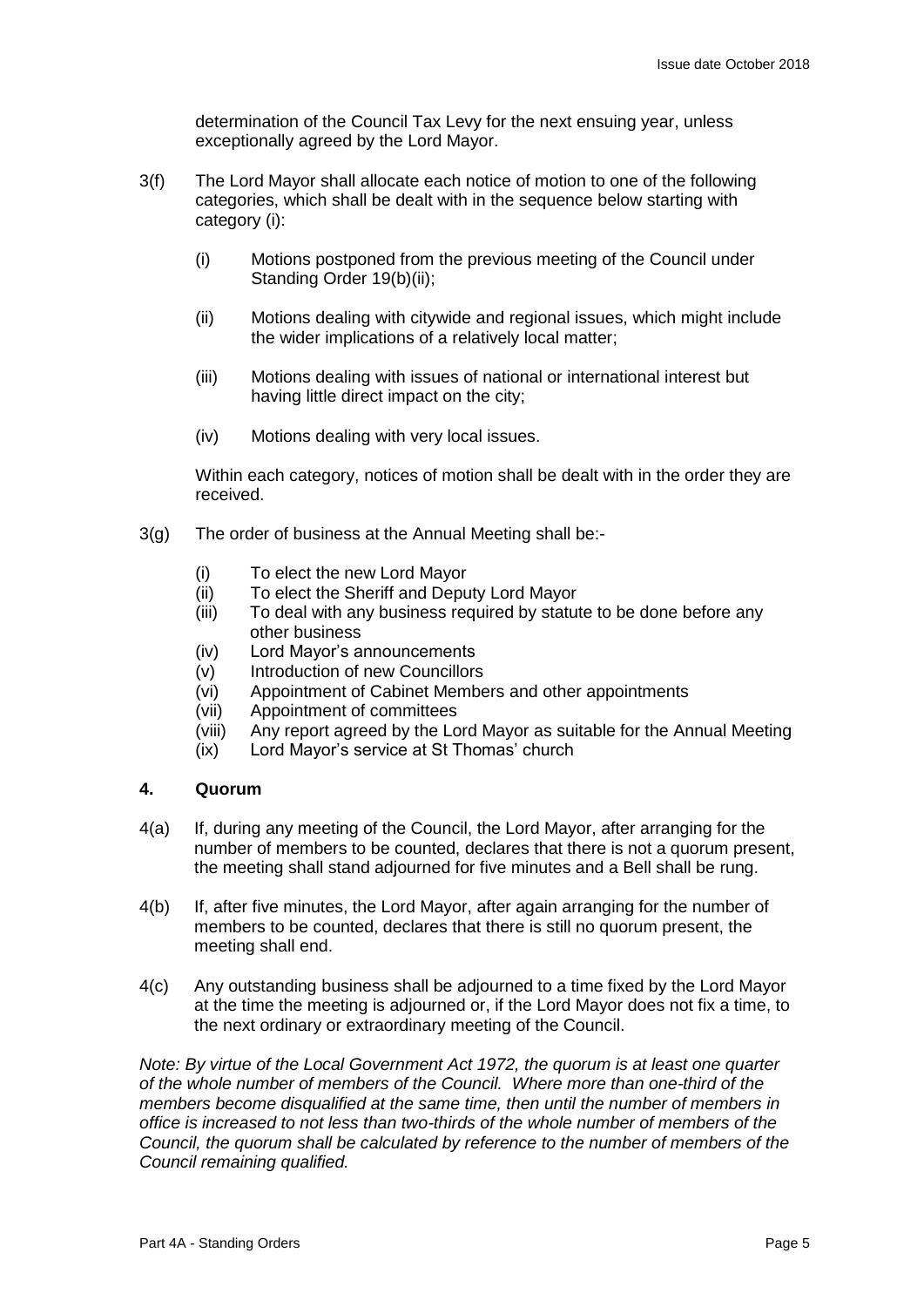# **5. Voting**

## 5(a) **Voting Method**

- (i) All questions shall (if not otherwise directed by law) be decided by mechanical means **or** by a show of hands
- (ii) If ten members of the Council demand that the names be taken down, the names and votes of members present shall be taken by mechanical means or by the Service Manager Democratic Services or other appointed officer and recorded in the minutes by means of a note attached to the Official Minute Book.

### 5(b) **Members to be seated during voting. Meeting may be prolonged.**

During the taking of the votes, members shall be seated in the seats allocated to them under the approved seating plan, and notwithstanding anything to the contrary in these Standing Orders it shall be within the discretion of the Lord Mayor, when a vote of the Council is about to be taken, to prolong the meeting for sufficient time to allow such vote to be recorded and if necessary for the substantive motion to be put and voted on.

### 5(c) **Procedure for taking a named vote**

Before taking a named vote upon any question a Bell shall be rung before the question is put by the Lord Mayor. At that point, the doors of the Council Chamber shall be immediately closed until the vote has been taken.

# 5(d) **Voting on appointments**

Where there are more than two persons nominated for any position to be filled by the Council, and of the votes given there is not a majority in favour of one person, the name of the person having the least number of votes shall be struck off the list and a fresh vote shall be taken and so on until a majority of votes is given in favour of one person.

# 5(e) **Recording of Votes**

(N.B. Mandatory)

- (i) Where immediately after a vote is taken at a meeting of a relevant body and any member of that body so requires, there shall be recorded in the minutes of the proceedings of that meeting whether that person cast his/her vote for the question or against the question or whether they abstained from voting.
- (ii) Immediately after any vote is taken at a budget decision meeting of a relevant body there must be recorded in the minutes of the proceedings of that meeting the names of the persons who cast a vote for the decision or against the decision or who abstained from voting.
- (iii) In this paragraph "relevant body" means the Council, a committee or sub-committee of the Council or a relevant joint committee or subcommittee of such a committee.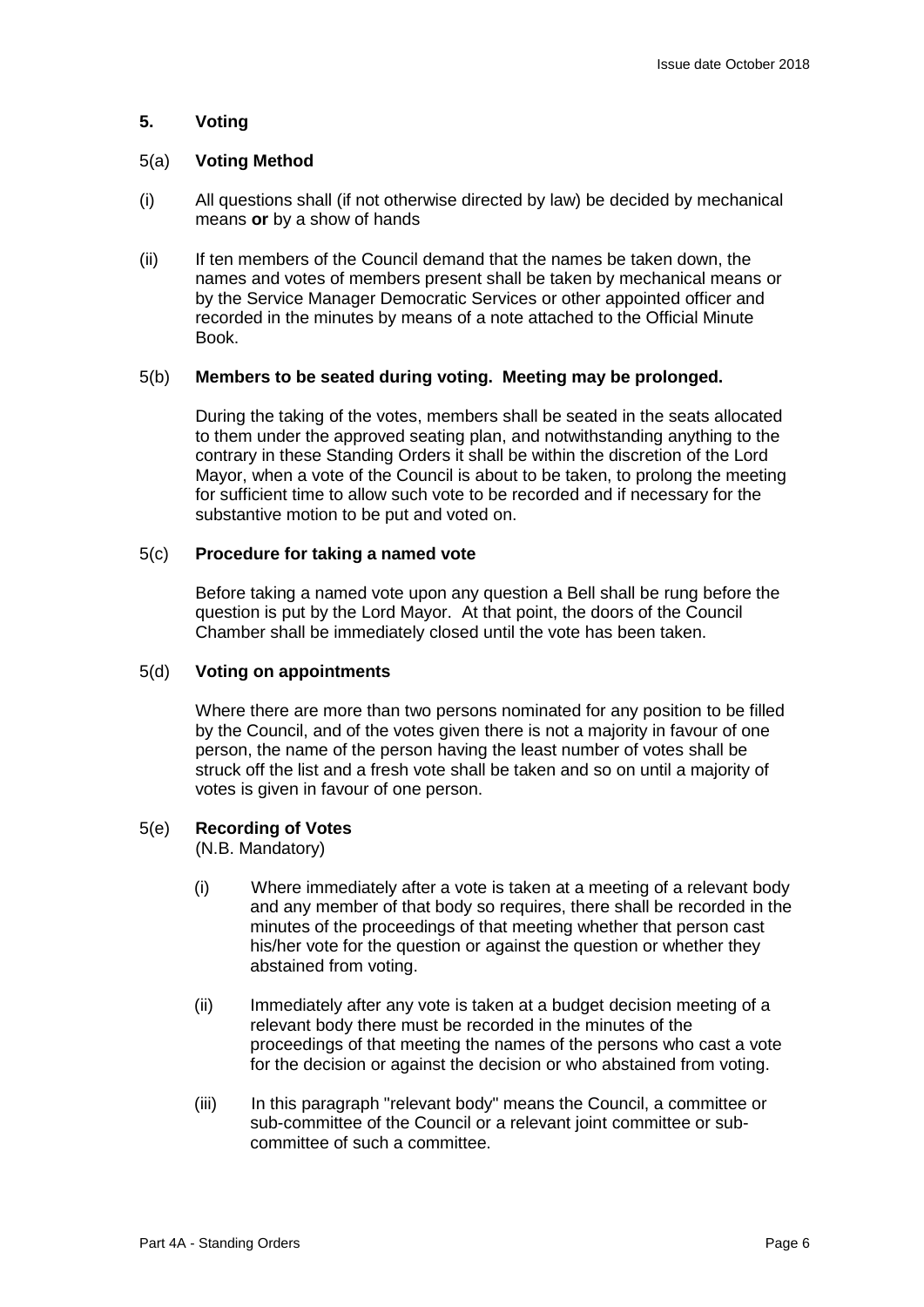- (iv) In this paragraph "budget decision" means a meeting of the relevant body at which it
	- (a) makes a calculation (whether originally or by way of substitute) in accordance with any of sections 31A, 31B, 34 to 36A, 42A, 42B, 45 to 49, 52ZF, 52ZJ of the Local Government Finance Act 1992; or
	- (b) issues a precept under Chapter 4 of Part 1 of that Act,

and includes a meeting where making the calculation or issuing the precept as the case may be was included as an item of business on the agenda for that meeting.

References to a vote are references to a vote on any decision related to the making of the calculation or the issuing of the precept as the case may be.

#### **6. Letters etc.**

- 6(a) Any relevant letter addressed to the Council shall be sent to the Lord Mayor who, after consultation with the Leader of the Council, shall have the right to refer it to the Council, a Committee, Sub-Committee or Officer as he or she deems appropriate. 'A relevant letter' means one expressly addressed to full Council or all members of the Council or one replying to a letter authorised by full Council.
- 6(b) A letter referred by the Lord Mayor to the Council which has been received in time to be enclosed with the agenda may be the subject of a motion. A letter so referred which has been received too late to be enclosed with the agenda may be subject only to the motion that it "be received" or that it "be referred to the appropriate Committee, Sub-Committee or Officer."

# **7. Scrutiny Committee Reports**

Scrutiny Committee Reports under the following provisions of the Council's constitution shall be dealt with in accordance with those provisions, notwithstanding the other provisions of these Standing Orders:-

- 7(a) Paragraph 17 of the Access to Information Rules (Reports in relation to key decisions) (Part 4B);
- 7(b) Paragraph 7 of the Budget and Policy Framework Procedure Rules (Call-in of decisions outside the budget or policy framework) (Part 4C);
- 7(c) Paragraph 15 of the Scrutiny Procedure Rules (Call-in) (Part 4E).

#### **8. Questions by Members**

- 8(a) The purpose of this Standing Order is to allow members of the Council to ask questions about strategic or policy issues of: -
	- (i) the Leader of the Council,
	- (ii) the Deputy Leader of the Council,
	- (iii) a Cabinet Member,
	- (iv) a Chair of a Committee of the Council;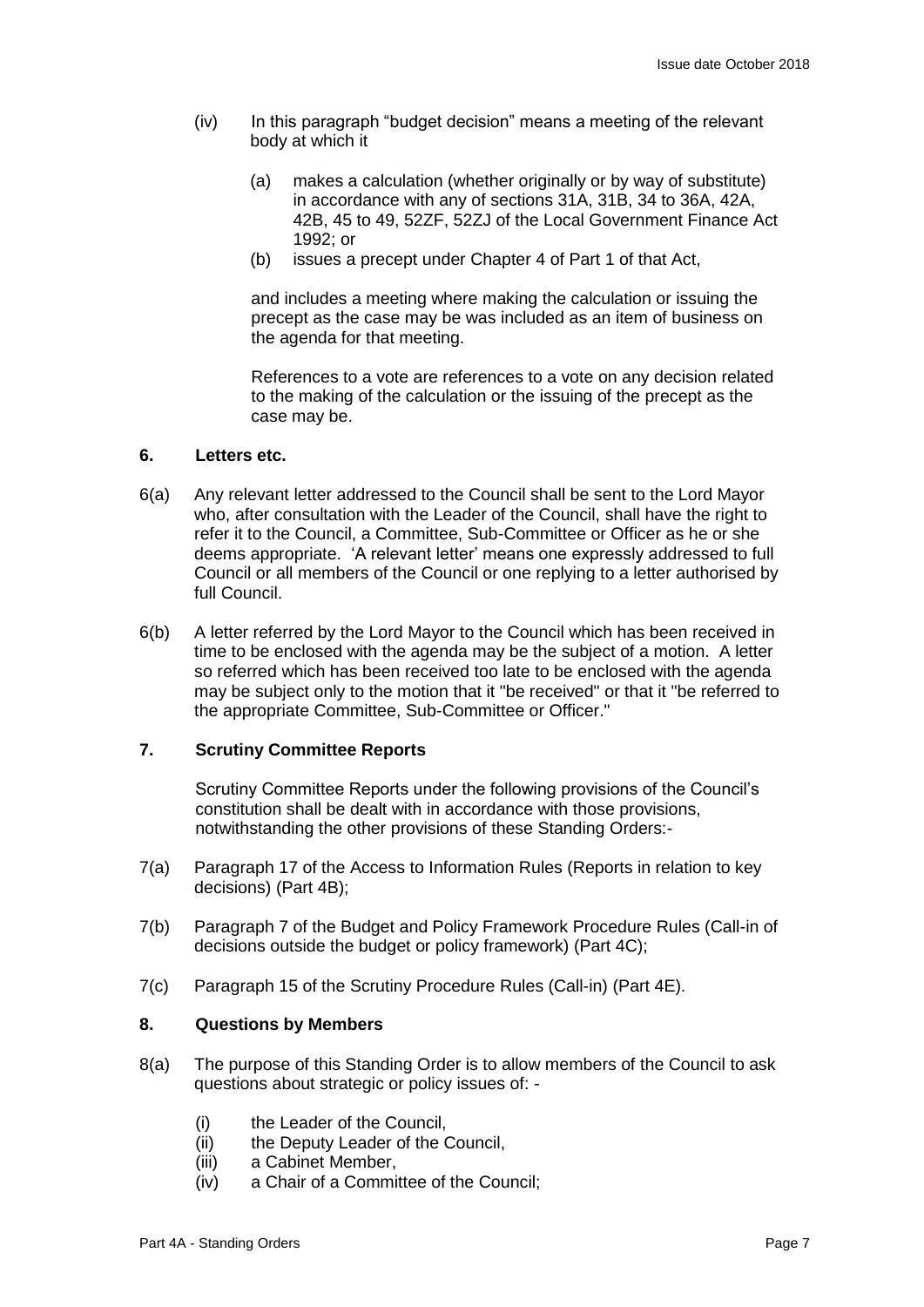- (v) a member of the Council appointed by the Council to a joint authority or joint committee; or
- (vi) a member or officer of the Council who has been appointed by the Council to be a member or director of a company

at ordinary meetings of the Council.

If a member is in any doubt as to whether his/her question is about a strategic or policy issue, the matter should be referred to the Assistant Director Legal Services or Service Manager Democratic Services who will decide if the question is in order.

- 8(b) **Where an ordinary meeting (other than the Annual Meeting) of the Council is to be held**, any question which a member of the Council proposes to ask at the meeting must be received by the Service Manager Democratic Services in writing by noon of the second Monday before the Council meeting when such meeting is held on a Wednesday and, in other cases, by noon of the day before the day for summoning the meeting.
	- (i) The member asking the question shall indicate whether the question is for written or oral reply. Questions to officers and Chairs of Committees shall be marked for written reply only.
	- (ii) No political group shall have more than 10 questions on the Council agenda at the same time. The political whips will select the questions for their respective groups. No individual member shall have more than two questions on the Council agenda at the same time. Any question for these purposes shall only comprise one substantive question.
	- (iii) Questions which in the opinion of the Service Manager Democratic Services require factual answers which can be provided by officers will not be accepted for the agenda. The Service Manager Democratic Services will send any such question to the relevant officer (with a copy to the member to whom it was directed). The officer shall provide a written reply within ten working days of receiving the question to the member who asked it (with a copy to the member to whom it was directed).
	- (iv) The wording of any other questions submitted shall be included with the agenda unless the Lord Mayor is of the opinion that it is out of order, or of a personal character, in which case the Lord Mayor shall notify the member and the question shall not be allowed.
	- (v) Questions marked for written reply and the reply to those questions will be circulated in the Council Chamber before the meeting begins. No supplementary questions will be allowed on a question marked for written reply.
	- (vi) Where questions are replied to in writing, a copy of the question and reply shall be kept by the Service Manager Democratic Services and shall be open for public inspection for so long as the minutes of the relevant Council meeting are open to public inspection.
	- (vii) A member of the Council may with the permission of the Lord Mayor put a question relating to urgent business of which notice has not been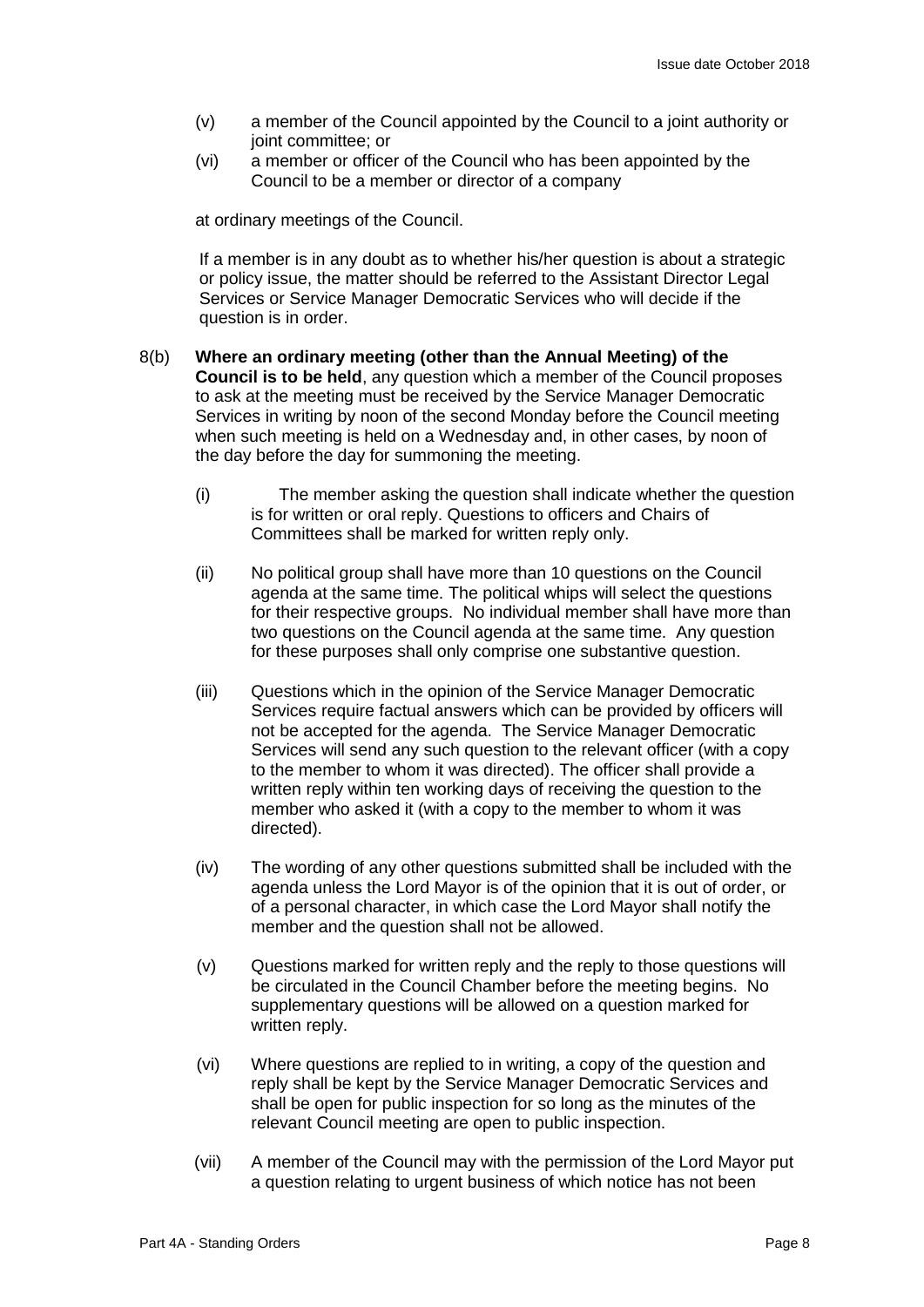received in accordance with this paragraph, but a copy of any such question shall, if possible, be sent to the Service Manager Democratic Services not later than Noon on the day two days before the meeting.

## **9. Questions by Members for Oral Reply**

- 9(a) At each ordinary meeting of the Council (other than the Annual Meeting) a continuous period of up to 15 minutes starting with the commencement of the first question shall be available for the putting of questions submitted under SO **8** and marked for oral reply, the putting of any supplementary questions and the giving of replies to such oral questions or supplementary questions.
	- (i) Where more than one such question is to be asked, those questions shall be asked in the order in which they are received.
	- (ii) Questions marked for oral reply shall be numbered consecutively in the order in which they are received and, if not included with the agenda for any reason, shall be circulated in the Council chamber before the meeting begins.
	- (iii) Every question included with the agenda shall be deemed to have been put orally to the person to whom it is addressed. Any other question shall be put orally at the meeting by the person asking it. A question shall be answered without discussion but the person to whom a question has been put may decline to answer. If the person to whom it has been put is unable to attend the meeting the question may be answered by another member either nominated by that person or agreed by the Lord Mayor.
	- (iv) No member may ask more than one question at any meeting, except that the member asking the original question may ask one supplementary question.
	- (v) The Lord Mayor may allow up to two further supplementary questions from other members. Any supplementary question must relate to and arise directly out of the original question. A supplementary question must be a question and not a statement.
	- (vi) Questions shall relate to the work of the Council or any joint authority, joint committee or company on which the Council is represented and shall be directed to a member who has responsibilities in respect of such work.
	- (vii) The questions must be specific to an issue and not general.
	- (viii) If the Lord Mayor is of the opinion that a question is out of order, or of a personal character, the Lord Mayor shall tell the member and shall not allow the question to be put.
	- (ix) The 3 minute time limit on speeches referred to in SO**17(d)** shall apply to any question and supplementary question.
	- (x) Where an answer is being given to a question put during question time, an answer may take the form of:-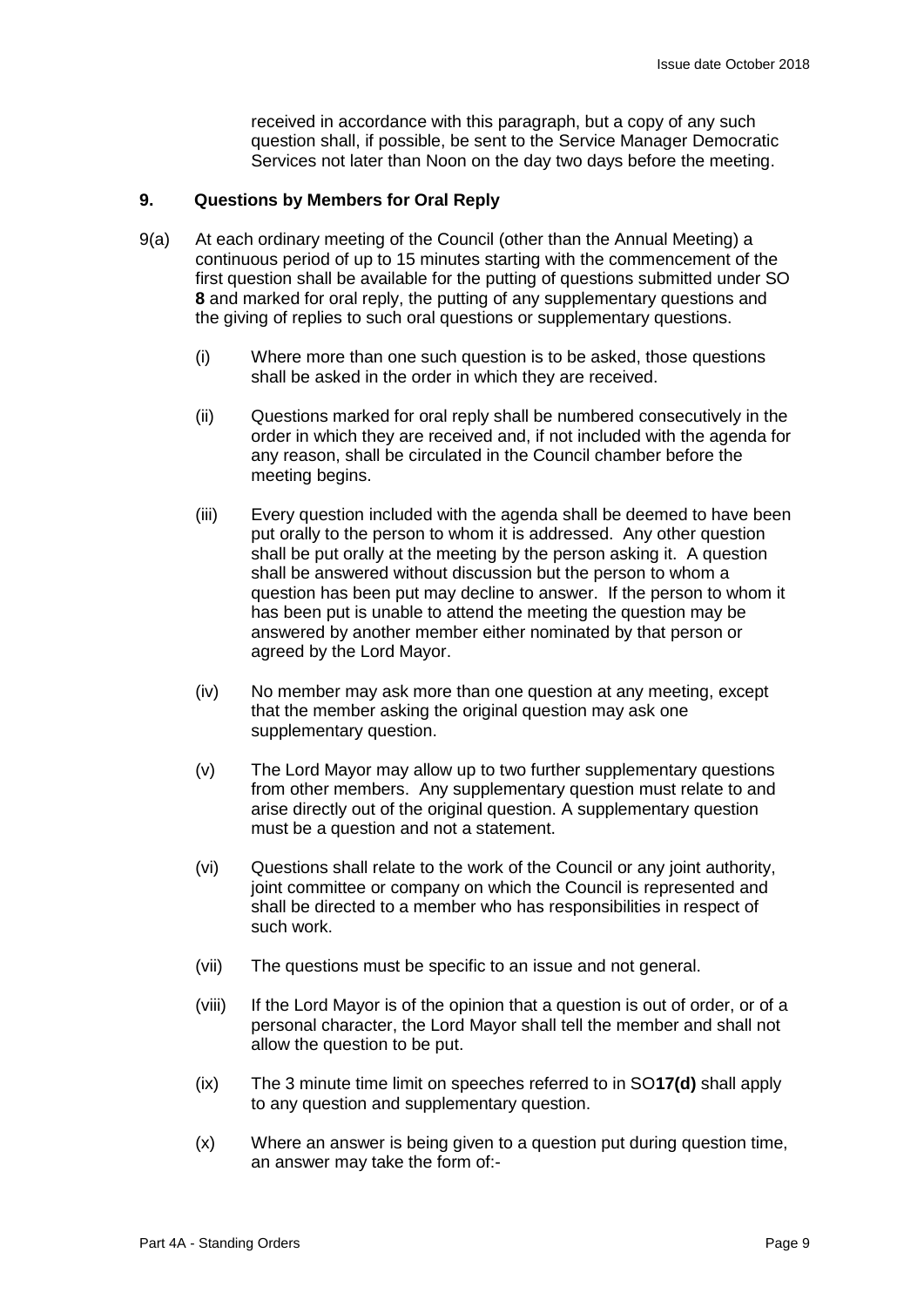- a direct oral answer;
- a reference to a publication;
- a written answer circulated to members, where the reply cannot conveniently be given orally; and
- (xi) Where the question or the answer to a question has not been commenced during the time allotted for such questions, a reply will be given in writing and circulated to members before the next meeting of the City Council.
- 9(b) Where questions are replied to orally, the question, a summary of the reply, any supplementary questions and any supplementary replies shall be recorded in the minutes of the meeting.
- 9(c) Questions (whether requiring a written or oral reply) which would need elaborate statistical returns to be prepared shall not be answered unless and until the Council directs, if the member to whom the question is addressed is of the opinion that the returns cannot be prepared without undue interference with the regular work of the officers supplying the information, and that the response should be submitted to a future meeting of the Council or a Committee or Sub-Committee.

### **10. Cabinet Members' Updates**

- 10(a) A standard item shall be included in the agenda for each ordinary Council meeting (other than the Annual Meeting) called "Cabinet Members' Updates" to provide an opportunity to inform the Council of matters that fall within Cabinet Members' portfolios.
- 10(b) Before any update report is included in the agenda, it must have been considered by the appropriate Scrutiny Committee. The report must incorporate any comments made by that Scrutiny Committee, together with the Cabinet Member's response, and shall be included with the agenda.
- 10(c) A Cabinet Member's update report will review the Cabinet Member's portfolio activities over the preceding 12 months ("annual report")
- 10(d) At the meeting, the Cabinet Member shall briefly move the report unless new material information has emerged following consideration of the report by the Scrutiny Committee, in which case the Cabinet Member is entitled to speak for up to 5 minutes under SO**17(d)**.
- 10(e) The Lord Mayor shall allow up to 25 minutes for the Cabinet member introduction under Standing Order 10(d) and for questions by members and the Cabinet Member's reply to such questions. The time limit on each reply will be 3 minutes. .
- 10(f) Any question which is not answered by the Cabinet Member in the time allotted under SO**10(e)** will receive a written response.
- 10(g) So far as it is reasonably practicable no more than one Cabinet Member's annual report will be submitted to each ordinary Council meeting.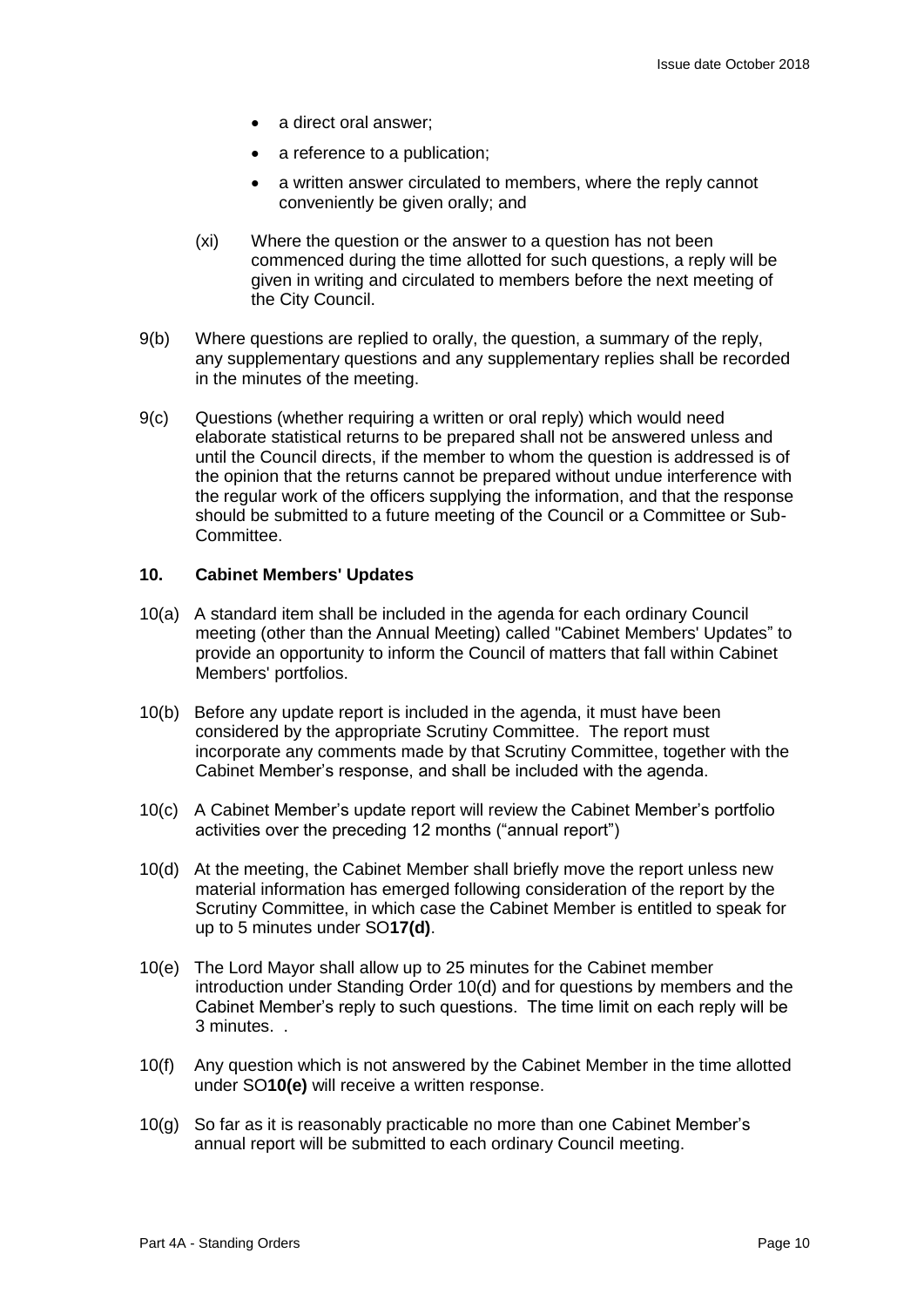10(h) If the relevant Cabinet Member is unable to attend the meeting, or in any other extenuating circumstances agreed by the Lord Mayor, a Deputy Cabinet Member can act as a substitute under this Standing Order.

# **11. Public Questions and Addresses**

- 11(a) At each ordinary meeting of the Council (other than the Annual Meeting), a continuous period of up to 15 minutes shall be available to allow members of the public: -
	- (i) to ask questions of the Leader of the Council, the Deputy Leader of the Council or a Cabinet Member or a Chair of a non-executive committee;
	- (ii) to address the Council for up to 5 minutes on an issue.
- 11(b) Any person or persons who wishes or wish to ask a question or address the Council shall give written notice of the question or the proposed address (which shall include the full text of the address) to the Service Manager Democratic Services by noon on the day two days before the Council meeting.
- 11(c) The Lord Mayor may direct that the wording of all or any questions submitted or the nature of each or every address together with the identity of the person or persons making the request shall be included with the agenda.
- 11(d) The Lord Mayor may allow a person or persons to ask a question or address the Council where the subject matter is urgent where notice has not been received in accordance with paragraph *(b)*.
- 11(e) The Lord Mayor shall decide whether to allow the question to be put or the address to be made and the order in which they shall be put or made. Questions and addresses shall relate to the work of the Council. Questions shall be directed to a member who has responsibilities in respect of such work. Questions and addresses shall not be of a personal character.
- 11(f) A question shall be answered by the person to whom it is put under Standing Order 11(a)(i) and the Leader of the Council or relevant Cabinet Member or non-executive Chair shall respond to an address. The person who asked the question or made the address shall then be allowed one minute to speak in response. The Council shall thereafter not discuss the subject matter of the question or the address except as provided for by Standing Order 11(g).
- 11(g) The Council may (after the question has been answered or the address has been made and any responses to it given) by resolution passed on a motion (without notice), which shall be moved, seconded and put without discussion, resolve that the matter shall be referred to Cabinet, a Committee, Sub-Committee or officer of the Council (if necessary, in consultation with a Cabinet Member and/or Chair and/or Ward Members) for consideration and decision about any appropriate action, and if so, may also resolve that there shall be a report back on the matter to the Council or any other body.

#### **12. Petitions**

12(a) In this Standing Order, a "petition" means a written document requesting that the Council take the action referred to in the petition and signed primarily by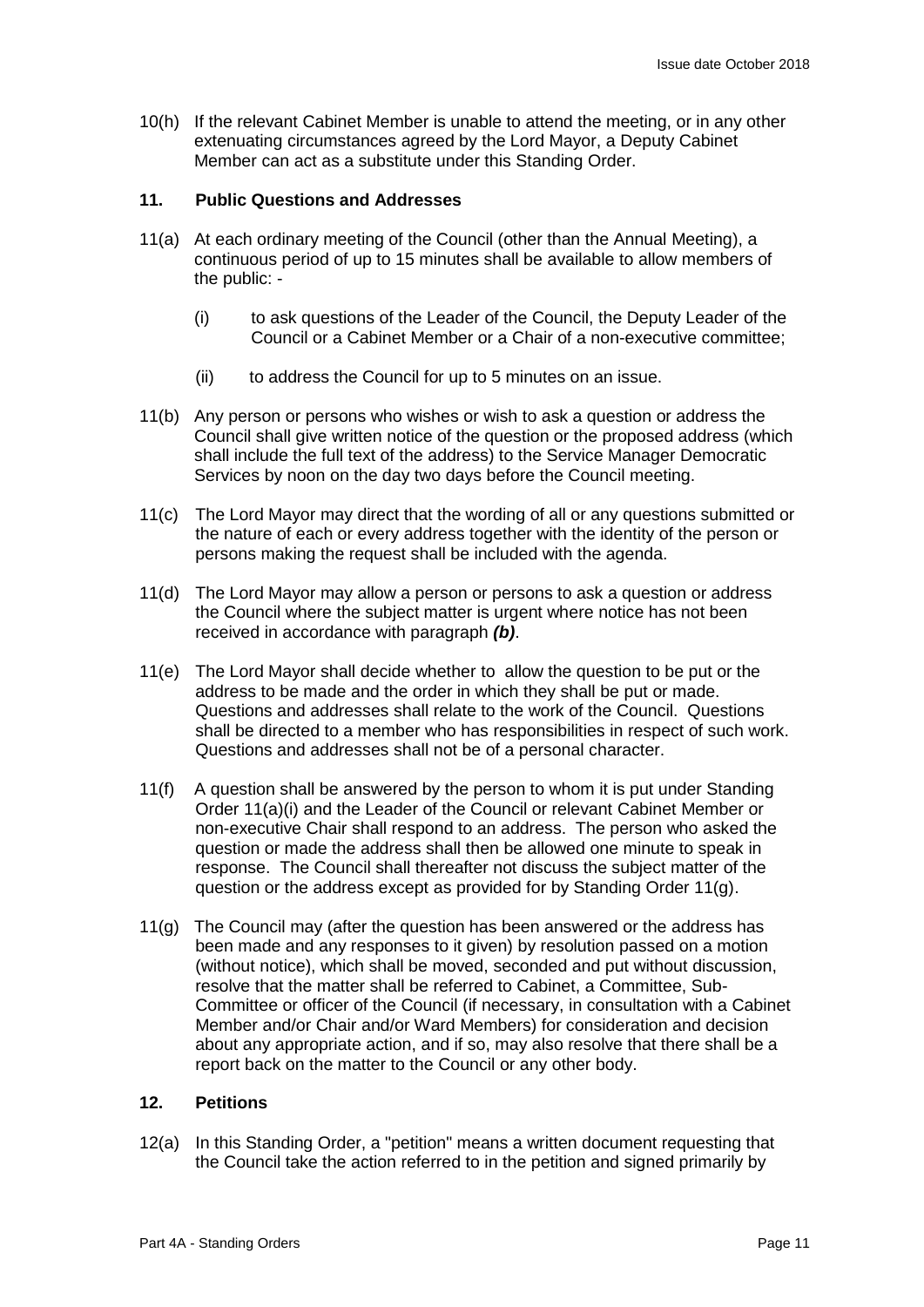persons resident or working in the city.

- 12(b) This Standing Order applies where any person or body of persons wishes to attend a meeting of the Council to present a petition or have a member of the Council present it on their behalf.
	- (i) An application from any person or body of persons to so present a petition shall be referred to the Lord Mayor by submitting the application, accompanied by the petition or a true copy of it, to the Service Manager Democratic Services.
	- (ii) Unless the Lord Mayor is of the opinion that it is a matter of urgency (including where the matter relates to business on the agenda for the meeting, or where delaying the matter to a future meeting would prejudice someone), the application shall be made to the Service Manager Democratic Services by noon of the Monday before an ordinary Council meeting when such meeting is held on a Wednesday and, in other cases, by noon of the day before the day of the meeting.

Except as provided by paragraph (h) of this Standing Order, each petition shall be dealt with in accordance with paragraphs (c) to (g) below.

12(c) The Lord Mayor shall decide whether to allow the petition to be presented to Council.

In exercising his/her discretion, the Lord Mayor may have regard to the following:

- The public interest in the matter.
- Whether the petition relates to the work of the Council.
- **Whether the petition is of a personal character.**
- Whether the petition relates to issues that have been raised at meetings in the recent past, without good reason.
	- Petitions should usually not relate to judicial or quasi-judicial matters.
- Petitions to full Council should usually not relate to individual planning applications, licence applications, grant applications or appeals.
- Petitions should not relate to confidential or exempt matters within the meaning of the Local Government (Access to Information) Act 1985.
- Petitions should not relate to party political matters.
- Petitions should not be frivolous, vexatious or unreasonable in all the circumstances.
- 12(d) Unless the Lord Mayor decides otherwise (and/or subject to any resolution of the Council), the person or persons presenting a petition shall confine himself/herself to reading the text of the petition (which shall not exceed 100 words) and stating the number of signatures attached to it.
- 12(e) After the petition has been received, the relevant Cabinet member or nonexecutive Committee Chair shall briefly respond.
- 12(f) The Council shall not discuss the subject matter of a petition except to determine the matters referred to in **SO 12(g)***.*
- 12(g) The Council may, after the petition has been received, by resolution passed on a motion (without notice) duly moved and seconded, resolve that the petition shall be referred to a Committee, Sub-Committee or officer of the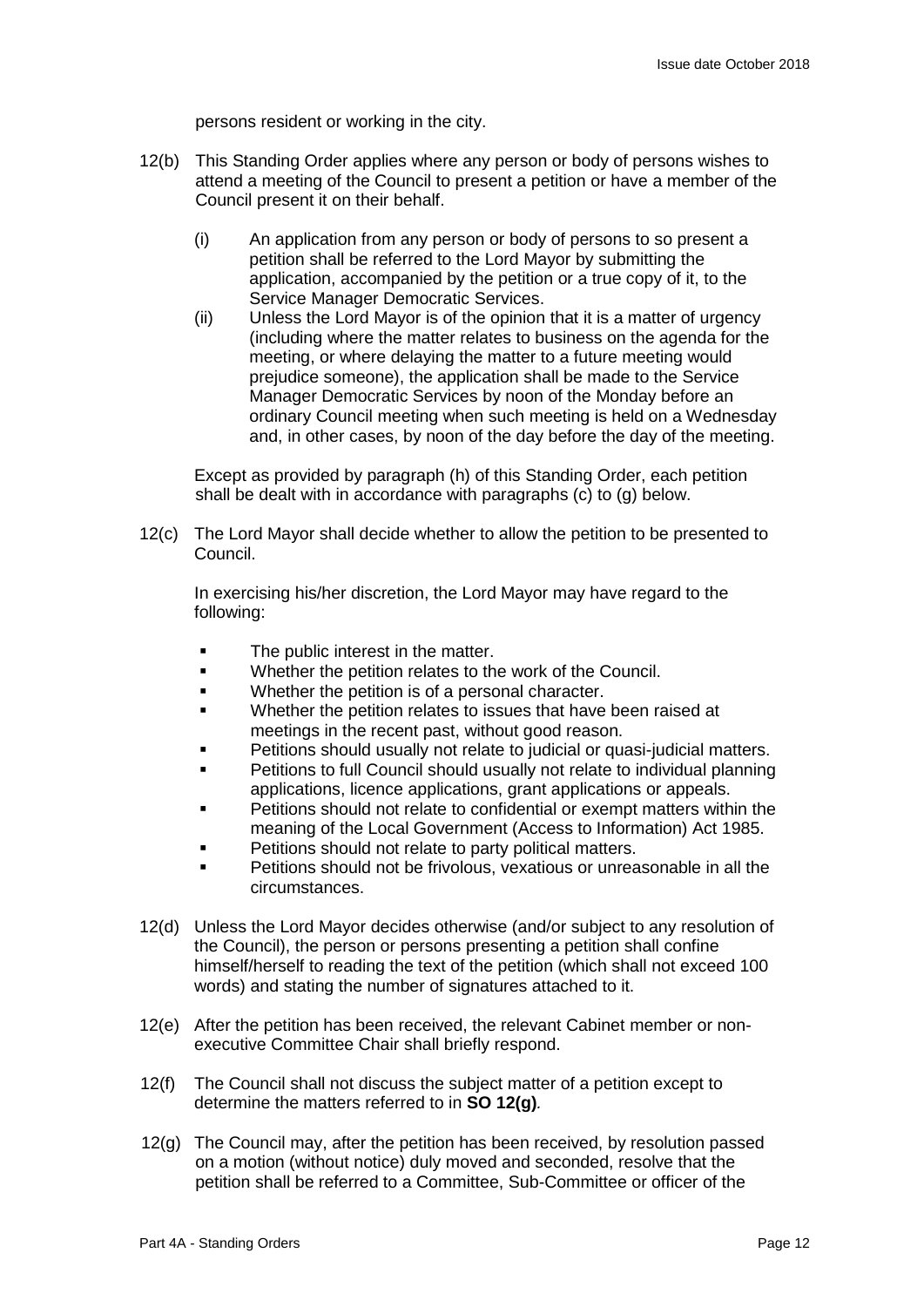Council (if necessary, in consultation with a Cabinet Member and/or Ward Members) for consideration and decision about any appropriate action, and, if so, may also resolve there shall be a report back on the matter to the Council or other body.

- 12(h) Where a petition contains more than 2,500 signatures from people who live, work, study, own businesses or use services in the city, in support of the action requested, and has triggered the requirement for a debate at Council (in accordance with the Council's Petition Scheme) then (subject to **SO 12(i)**) the procedure shall be as follows:
	- i. The organizer of the petition is allowed 5 minutes to present the petition (and s/he should have provided the full text of their presentation prior to the Council meeting). The organizer of the petition is allowed no further opportunity to participate in the debate;
	- ii. The relevant Cabinet Member shall reply to the petition and propose a motion as to what action Council should decide to take;
	- iii. Another Member may second that motion;
	- iv. Two opposition Members may then speak;
	- v. The Cabinet Member (ie the mover of the original motion as to what decision Council should take) can respond to the debate;
	- vi. Council shall then vote on the motion (provided that if any amendment has been proposed and seconded, then it shall be voted on first).
	- vii. Each of the speeches mentioned in sub paras (ii) to (v) will be limited to 3 minutes.
- 12(i) If the organizer (or his/her representative) of a petition referred to in **SO 12(h)** is unwilling or unable to present the petition, then it will not trigger a debate at Council and be dealt with in accordance with paragraphs (c) to (g) of this Standing Order.
- 12(j) For the avoidance of doubt, petitions which are considered by the Service Manager Democratic Services to contain less than 2,500 signatures from people who live, work, study, own businesses or use services in the city will not trigger a debate at Council and will be dealt with in accordance with paragraphs (c) to (g) of this Standing Order.

# **13. Reports**

- 13(a) The Lord Mayor may, after consultation with the Leader of the Council, include on the Council agenda reports which either:
	- i. require a decision of the Council from persons (including officers) or organisations other than Committees or Sub-Committees of the Council; or
	- ii. concern a matter which relates to an executive function which Cabinet consider should be endorsed by the Council.
- 13(b) The Lord Mayor may direct that any recommendation included in reports submitted under this Standing Order shall be deemed to have been moved and seconded by named members present at the meeting (unless such members object) and then the rules of debate in SO**17**, *18, 19* shall apply.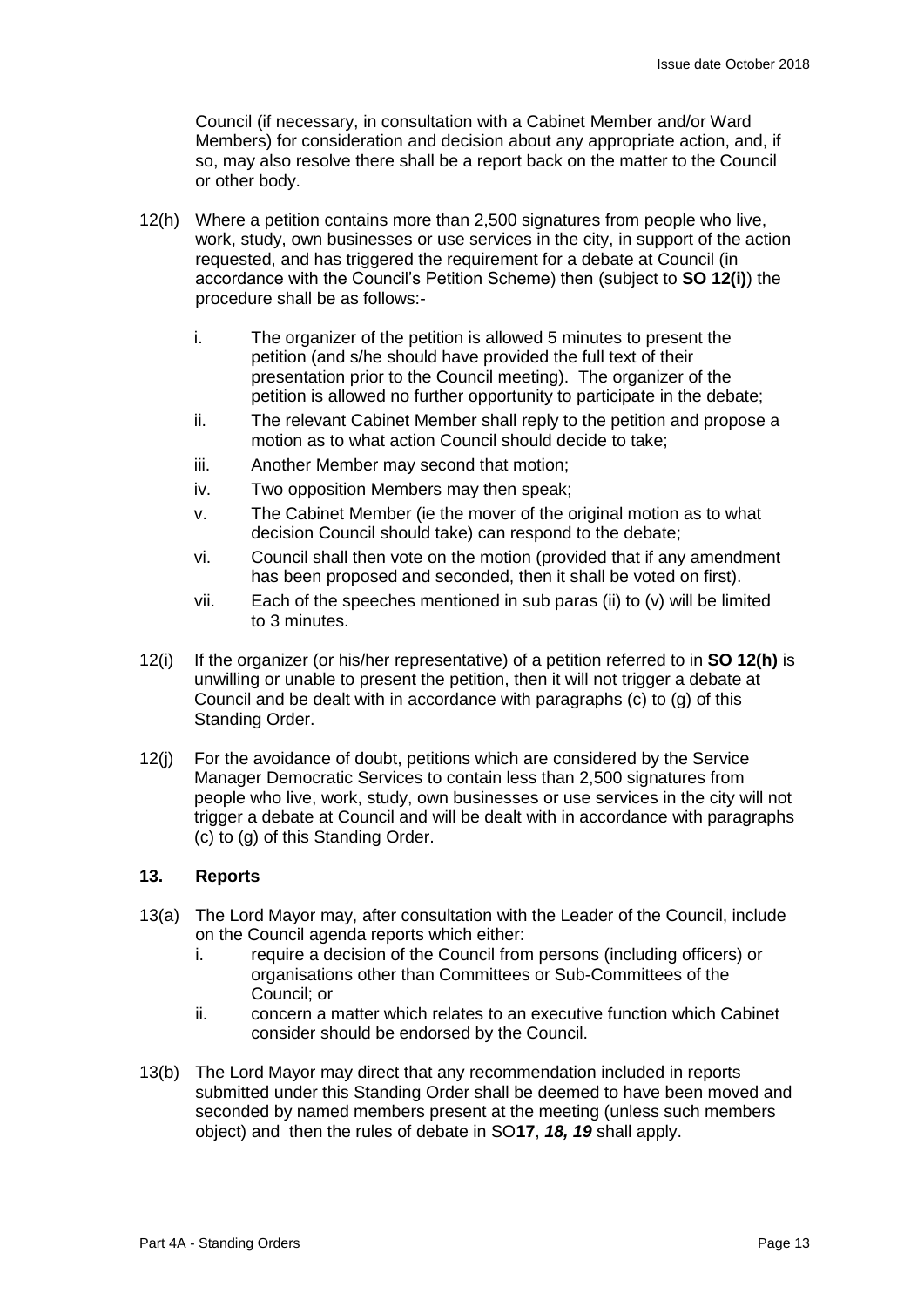# **14. Notice of Motions**

- 14(a) The Chief Executive shall include in the summons for any meeting of the Council all notice of motions which shall have been given in writing by noon of the second Monday before the Council meeting when such meeting is held on a Wednesday and in other cases, by noon of the day before the day for summoning the meeting.
- 14(b) No notice of motion shall be deemed invalid by reason of the policy involved being deemed objectionable, but the Service Manager Democratic Services or Assistant Director Legal Services may exclude from the agenda a notice which they deem to be out of order (which, for the avoidance of doubt, shall include a proposed motion which, if approved, would result in the Council breaching its legal obligations or otherwise contravening the law) or alternatively they may make such alterations as will bring any notice into due form.
- 14(c) No member of the Council shall have more than two notices of motions on the Council agenda at the same time, except with the prior approval of the Lord Mayor.
- 14(d) No motion shall be proceeded with in the absence of the member in whose name it stands except where it is business which the Council must transact by law or where the motion is moved by another member either nominated by the absent member or agreed by the Lord Mayor.
- 14(e) Any notice of motion which would have the effect of materially increasing the expenditure of the Council, or reducing the Council revenue, should be referred to the Cabinet for consideration.
- 14(f) No motion to rescind any resolution passed within the last six months, nor any motion substantially reproducing any motion or amendment negated within the last six months, shall be in order unless the notice thereof bears, in addition to the name of the proposer, the signatures of at least fifteen members of the Council. This order shall not apply to motions moved on a report or recommendation of a Committee.
- $14(q)$  In the case of meetings other than ordinary meetings, where the motion does not relate to the business for which the meeting has been convened, the Lord Mayor may direct that the motion shall not be included in the summons for that meeting and that it shall be deferred to the next ordinary meeting of the Council.

#### **15. Motions and Amendments which may be moved without Notice**

The following motions and amendments may be moved without notice whether during a debate or otherwise:-

- (a) Appointment of a Chairman of the meeting at which the motion is made.
- (b) Motions relating to the accuracy of the Minutes.
- (c) A motion under Standing Order *3(d)* to alter the order of business.
- (d) Appointment of a committee or members of a committee, arising from an item on the summons for the meeting.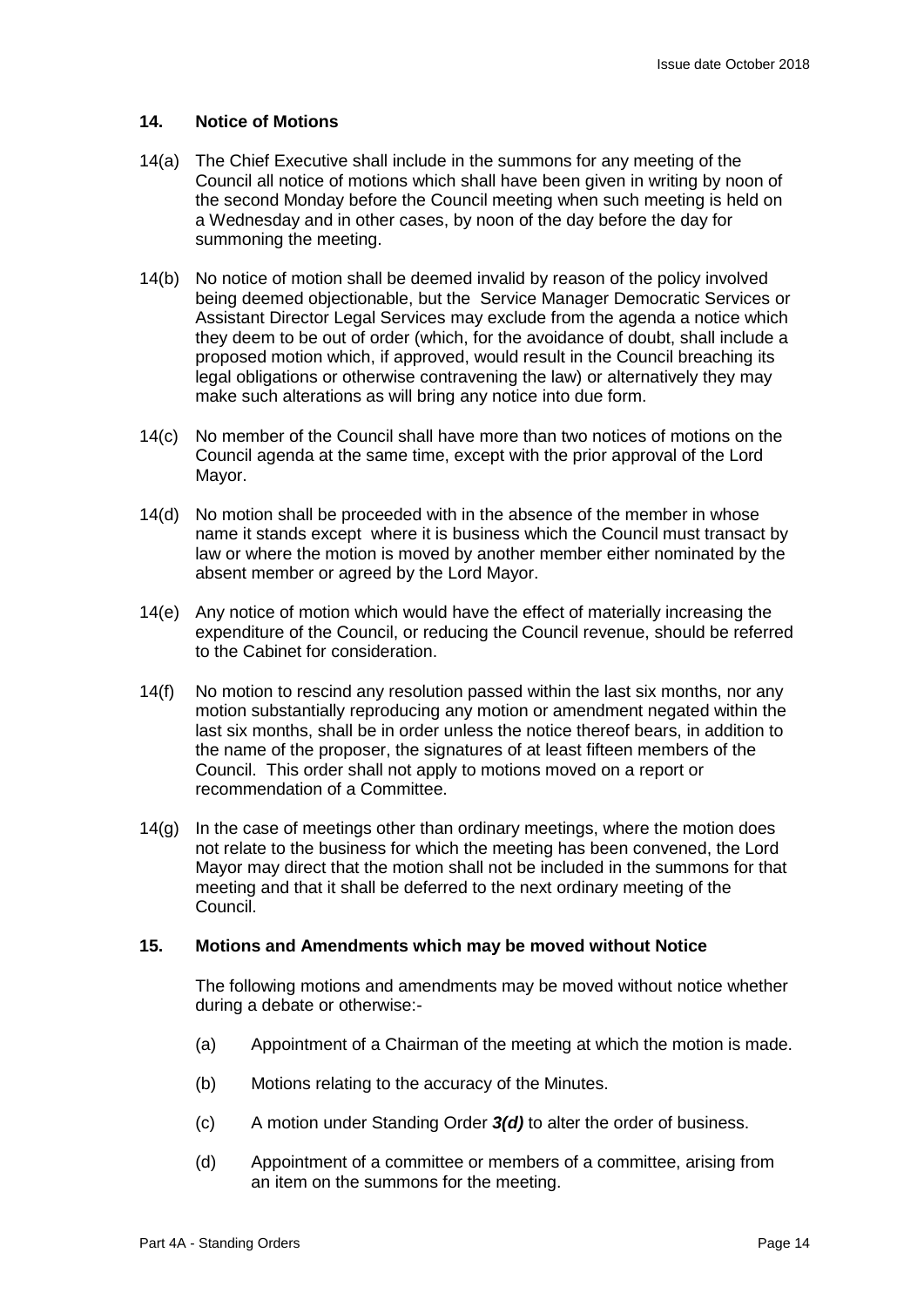- (e) Adoption of reports and any resolutions following from them (subject to compliance with Standing Order 16(c)).
- (f) That leave be given to withdraw a motion.
- (g) Amendments to motions (subject to compliance with Standing Orders 16(a) and (c)).
- (h) That the Council proceed to the next business.
- (i) That the question be now put.
- (j) That the debate be now adjourned.
- (k) That the Council do now adjourn.
- (l) A motion under Standing Order *6(b)* in relation to a letter enclosed with the Council Agenda.
- (m) That the Council resolve itself into Committee in accordance with Standing Order *26*.
- (n) Suspension of Standing Orders, in accordance with Standing Order *27*.
- (o) Motion under Section 100(A)(4) of the Local Government Act 1972 to exclude the public.
- (p) That a member named under Standing Order *25* be not heard further or do leave the meeting.
- (q) Giving the consent of the Council where the consent of the Council is required by these Standing Orders.
- (r) A motion relating to Public Questions or Addresses under Standing Order *11*
- (s) A motion relating to Petitions under Standing Order **12**.
- (t) A motion to authorise the sealing of documents.
- (u) A motion under Standing Order *29 (b)* to hear an officer or other person.

#### **16. Notice of Amendments**

- 16(a) Any member, who intends to move an amendment to a motion included on the agenda for a meeting, shall give written notice of the amendment to the Service Manager Democratic Services before noon on the day before the day of the meeting.
- 16(b) Details of the notice referred to in 16(a) shall not be disclosed to any member of the Council (other than the Lord Mayor, the Sheriff and Deputy Lord Mayor, or other member likely to preside at the meeting) until 4.00 p.m. on the day of the meeting, when a written copy of any proposed amendment shall be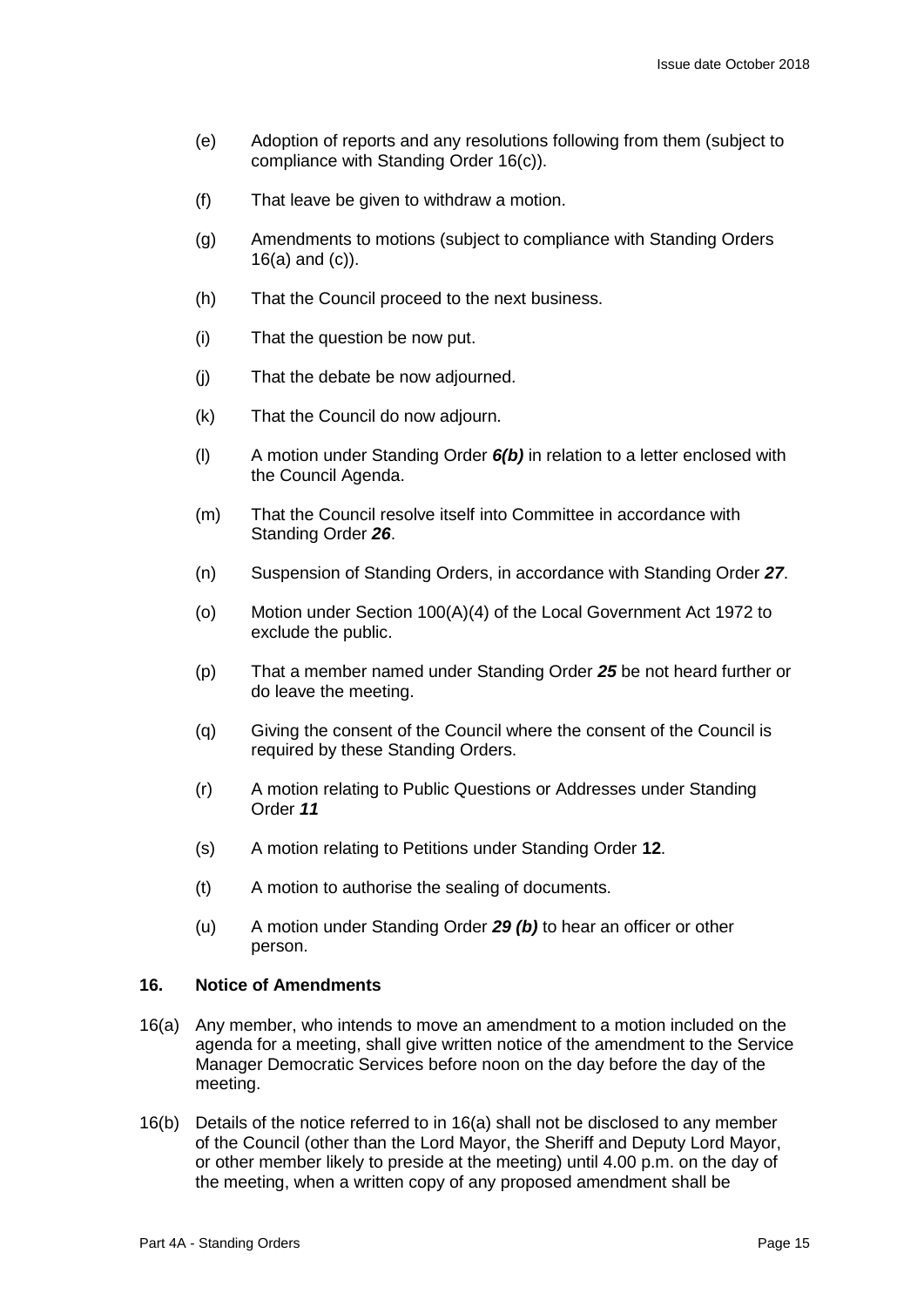available for any member to collect from the office of the Service Manager Democratic Services.

- 16(c) Any member who intends to move an amendment either to any motion to adopt a report, or to the recommendations in or other contents of a report, which is included on the agenda for a meeting shall give written notice of the amendment to the Service Manager Democratic Services before noon of the day before the day of the meeting.
- 16(d) Details of the notice referred to in 16(c) shall immediately upon receipt be given by the Service Manager Democratic Services to the author of the report and the Leaders of the Council and of the Opposition.
- 16(e) Paragraph *(a)* shall not apply to any proposed amendment which results from the Council having approved an earlier amendment to a motion.
- 16(f) The Lord Mayor may in his/her discretion waive the requirement to comply with paragraph *(a)*. Unless there are exceptional circumstances, such requests should be made before the meeting.
- 16(g) Where a member who has proposed an amendment is unable to attend the meeting the amendment may be moved by another member either nominated by that person or agreed by the Lord Mayor.

### **17. Rules of Debate**

- 17(a) A Member who speaks shall stand and address the chair and confine his/her speech to the subject under discussion. The Lord Mayor may call attention to continued irrelevance, repetition, unbecoming language, or any breach of order by the Member; and may tell that Member, if speaking, to end his/her speech.
- 17(b) **Members to speak only once**. No member may address the Council more than once on any item on the Council agenda with the following exceptions:
	- (i) The mover of a report or motion has the right to reply at the close of the debate upon the motion (including the debate upon a first amendment), immediately before it is put to the vote, and in so doing shall confine himself/herself to answering previous speakers and shall not introduce any new matter into the debate.
	- (ii) A member seconding a report, a motion or an amendment may without further comment reserve his/her right to speak later in the debate.
	- (iii) A member may rise during the debate on a first amendment to give notice of his/her intention to move a further amendment when the first amendment has been disposed of; and may rise again at the appropriate time to move that further amendment. The member may choose whether to address the Council generally on his/her amendment either when giving notice of it or when formally moving it but otherwise shall confine his/her remarks to the wording of the amendment.
	- (iv) A member may rise on questions of order and personal explanation, see Standing Orders *22* and *23*.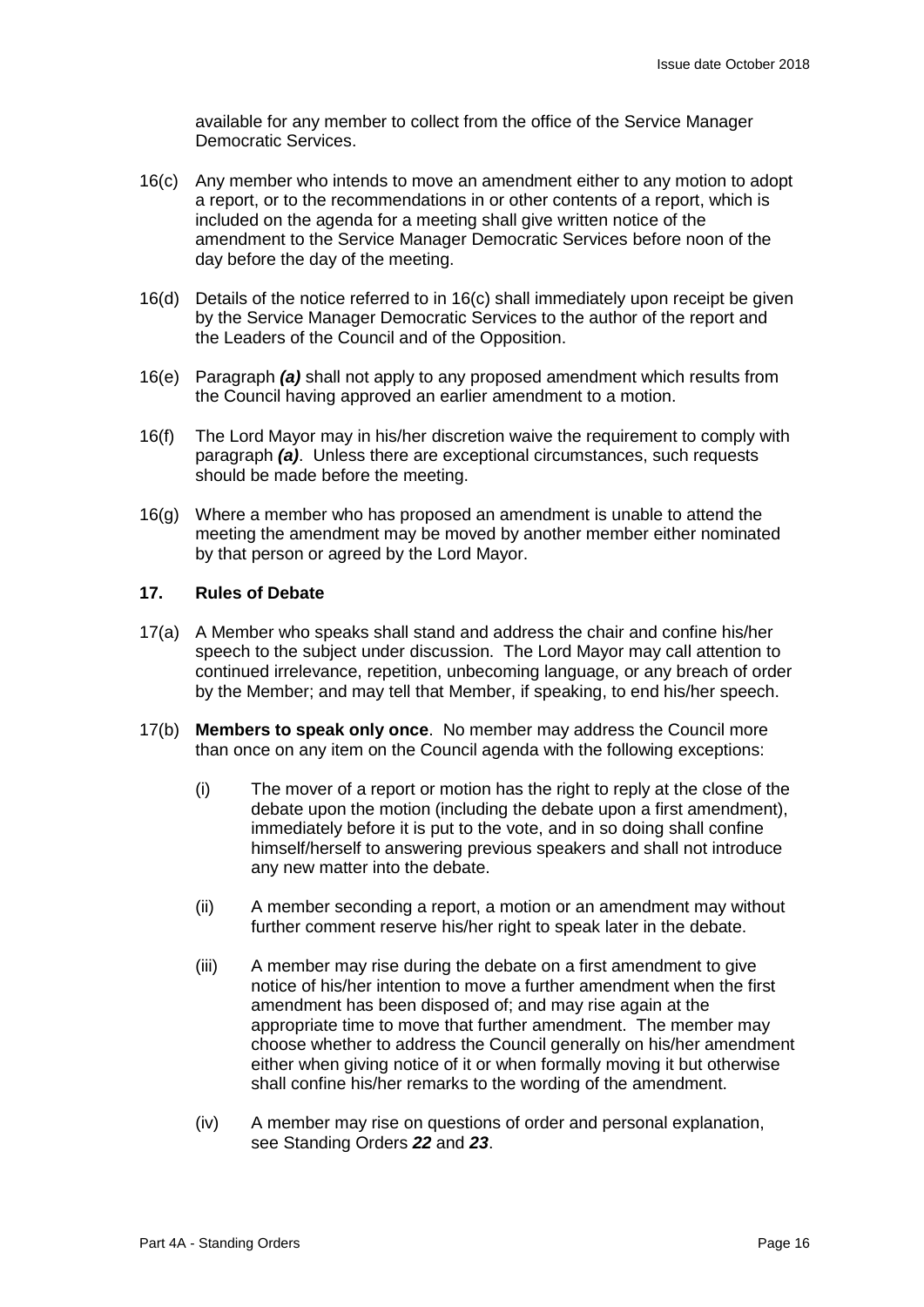- (v) The mover of an amendment which, when carried, becomes the motion, may reply to the debate on any further amendment to it and in so doing shall confine himself/herself to answering previous speeches during the debate on the amendment in question.
- (vi) The Lord Mayor shall have discretion to allow a member who has already spoken on the motion or earlier amendment to speak again on a further amendment.
- 17(c) At every ordinary meeting of the Council no more than six members will be permitted to speak in addition to the mover and seconder of a motion or amendment in relation to any item on the Council agenda. Each political group will use its best endeavours to submit a list of proposed speakers on each item to the Lord Mayor (through the Service Manager Democratic Services) by no later than 4pm on the day of the meeting. There will be no limit on the number of speakers on an item involving consideration and determination of the Council Tax Base and Council Tax Levy for the next ensuing year.

### 17(d) **Limitation of speeches**

- (i) Except as provided in SO**17(d)(ii),** the time limit on all speeches by the mover of a report, motion or amendment will be five minutes, and the time limit on all other speeches (including a right of reply) will be 3 minutes.
- (ii) At the meetings of the Council which consider the Council Tax base and the Council Tax levy for the next ensuing year, during the consideration and determination of such items of business, the member moving the report of the Executive and the first speaker for the main Opposition group shall be entitled to speak for up to 20 minutes each, with a time limit on all other speeches of 5 minutes.
- 17(e) When a motion is being debated, no further motion shall be received except amendments and closure motions in accordance with the following paragraphs.

#### 17(f) **Amendments to motions**

- (i) Every amendment shall be relevant to the motion and not result in an entirely different motion and shall
	- either refer the subject of the motion to committee for consideration or reconsideration; or leave out words and/or insert or add other words;
	- be reduced to writing and handed to the Lord Mayor who shall determine whether the same is in order and may make such alterations as will bring it into due form;
	- be read by the mover before he or she speaks to it;
	- be seconded before further discussion takes place.

Except as provided in SO**17(f)(vi)**:

(ii) Only one amendment may be discussed at any one time.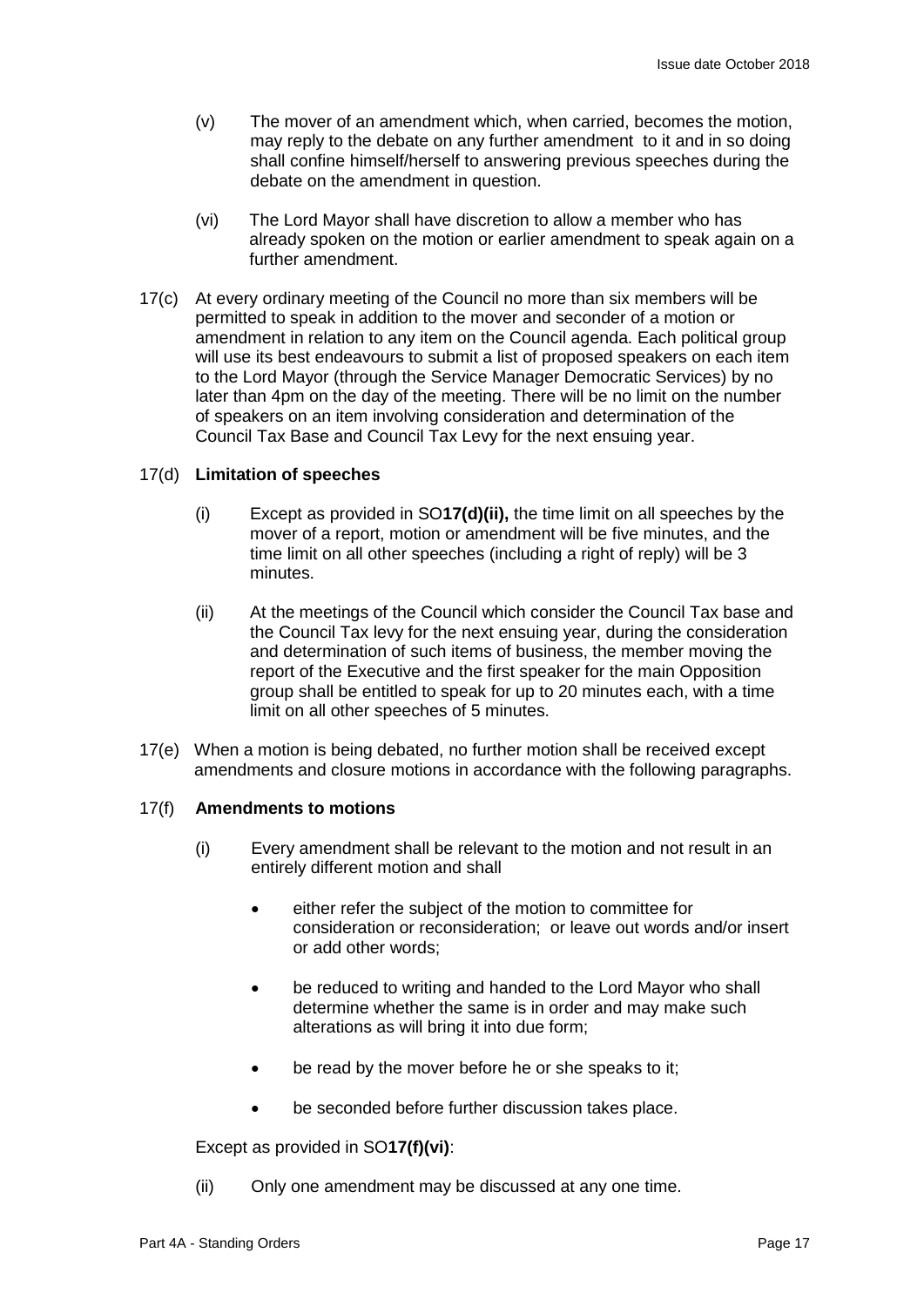- (iii) No further amendment may be moved on a report or motion, until the first amendment shall have been disposed of.
- (iv) If an amendment is carried it shall take the place of the original motion and shall become the motion to which further amendments may be moved.
	- No further amendment shall be allowed unless notice of the terms thereof shall have been given during the discussion on the original amendment.
- (vi) At the meetings of the Council which consider the Council Tax base and the Council Tax levy for the next ensuing year, all amendments shall be moved at one time, and shall be subject to a single debate, but each amendment shall be voted on in turn.

# **18. Closure motions**

18(a) Any Member who has not spoken on the matter being discussed by the Council may at the end of any speech move (without comment) any of the following motions:-

**"that the Council proceed to the next business",** 

**"that the vote be now taken",** 

**"that the debate be adjourned to the next meeting", or** 

**"that the Council do now adjourn"**

- 18(b) On the seconding of the motion (without comment) the Lord Mayor shall proceed as follows:-
	- **(i) On a motion to proceed to the next business**:
		- The Lord Mayor shall give any member who has reserved his/her right to speak under SO 17(b)(ii) a right to speak;
		- The Lord Mayor shall then give the mover of the original motion a right of reply, and
		- The Lord Mayor shall then put to the vote the motion to proceed to the next business.

#### **If that motion is carried, the original motion shall lapse.**

#### **(ii) On a motion that the vote be now taken:**

If the Lord Mayor considers that the item has been debated for a reasonable length of time: -

• The Lord Mayor shall put to the vote the motion that the vote be now taken;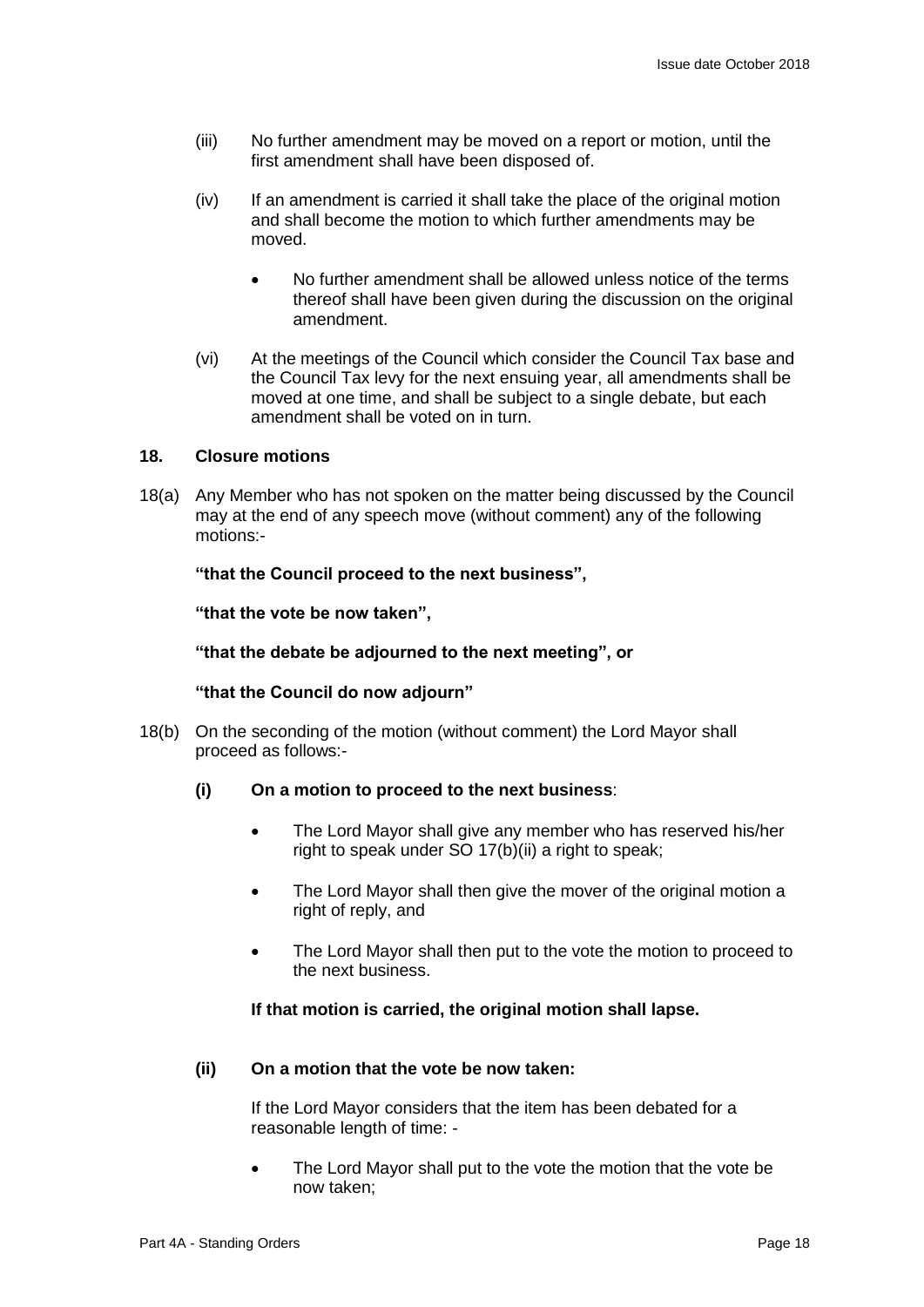- If the motion is carried, the Lord Mayor may call up to two additional speakers;
- The Lord Mayor shall then give any member who has reserved his/her right to speak under SO 17(b)(ii) a right to do so;
- The Lord Mayor shall then allow any member to reply to the debate who has a right to reply under SO 17(b)(i) or SO 17(b)(v) (mover of a motion at the close of the debate on the motion, mover of a motion at the close of the debate on a first amendment, and mover of an amendment that has become the motion at the close of a debate on any further amendment); and
- The Lord Mayor shall then put to the vote the original motion or the amendment under debate.

### **(iii) On a motion to adjourn the debate to the next meeting:**

If the Lord Mayor considers that the item has been debated for a reasonable length of time

 the Lord Mayor may refuse to accept the motion and instead put a motion that the vote be now taken under paragraph (ii);

Otherwise: -

- The Lord Mayor shall put the motion to the vote without giving any member an opportunity to speak on that occasion.
- If that motion is carried, the business under debate shall then stand over as uncompleted business until the next ordinary meeting of the Council. When the debate resumes, any member who would have had a right to speak or reply in the adjourned debate shall have the same right in the resumed debate.

#### **(iv) On a motion to adjourn the meeting:**

If the Lord Mayor considers that the item has been debated for a reasonable length of time

 the Lord Mayor may refuse to accept the motion and instead put a motion that the vote be now taken under paragraph (ii);

Otherwise: -

- The Lord Mayor may proceed with any unopposed business;
- The Lord Mayor shall then put the motion to the vote without giving any member an opportunity to speak on that occasion.

If that motion is carried, the business under debate and any remaining business shall then stand over as uncompleted business until the next ordinary meeting of the Council. When a debate resumes, any member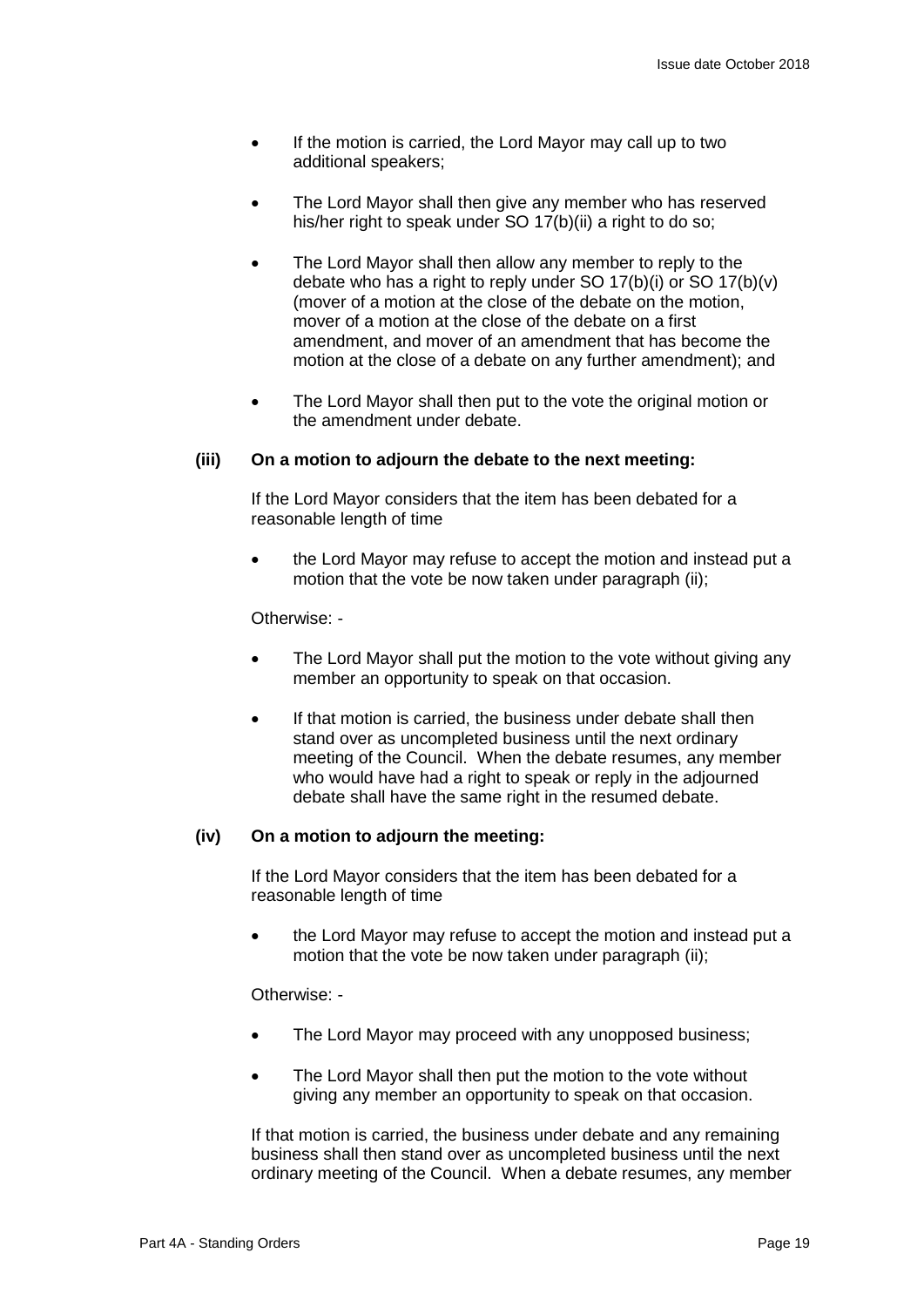who would have had a right to speak or reply in the adjourned debate shall have the same right in the resumed debate.

#### **19. General Limit on Length of Meetings (Guillotine)**

- 19(a) With the exception of the meeting of the Council which includes as part of its business consideration and determination of the Council Tax base and Council Tax Levy for the next ensuing year, and the Annual Meeting of the Council, meetings of the Council will end not later than 9.00 p.m. or as soon as possible thereafter.
- 19(b) If by 8.30 p.m. the Council's business is unfinished, the Lord Mayor will proceed to conclude the business then under discussion by allowing whoever is speaking to finish and then making it clear that the guillotine has fallen. The Lord Mayor may then call on one further speaker before moving to close the debate by inviting any person who has reserved their right to speak to do so and inviting the mover of the motion to exercise their right of reply. The Lord Mayor will then deal with the remaining business of the agenda as follows:
	- (i) The Lord Mayor will call each item on the agenda in turn, inviting the member in whose name the item stands to indicate whether he or she wishes the matter to be dealt with and put to the vote without discussion.
	- (ii) Each of those members may request that the business be postponed to the next ordinary meeting of the City Council to be dealt with as priority business at that meeting or alternatively referred to a committee of the Council without discussion or approval.
	- (iii) If the member chooses to have the matter dealt with at once the Lord Mayor will call for the report/motion to be formally seconded and will allow up to two amendments to be moved and seconded without debate before putting the matter to the vote.
- 19(c) Meetings of the Council which include as part of its business consideration and determination of the Council Tax base and Council Tax levy for the next ensuing year will end not later than 9.30pm or as soon as possible thereafter.

If by 9pm the Council's business is unfinished, the procedure in SO**19(b)** will be followed.

# **20. Withdrawal of Motion or Amendment**

A motion or amendment may be withdrawn by the mover and seconder with the consent of the Lord Mayor, which shall be signified without debate, and a member may not speak upon it after the mover has asked permission to withdraw it, unless such permission shall have been refused.

#### **21. Precedence of Lord Mayor**

- 21(a) Whenever the Lord Mayor rises during a debate any member then speaking or offering to speak must resume his/her seat.
- 21(b) Any power or duty of the Lord Mayor in relation to the conduct of a meeting may be exercised by the person presiding at the meeting.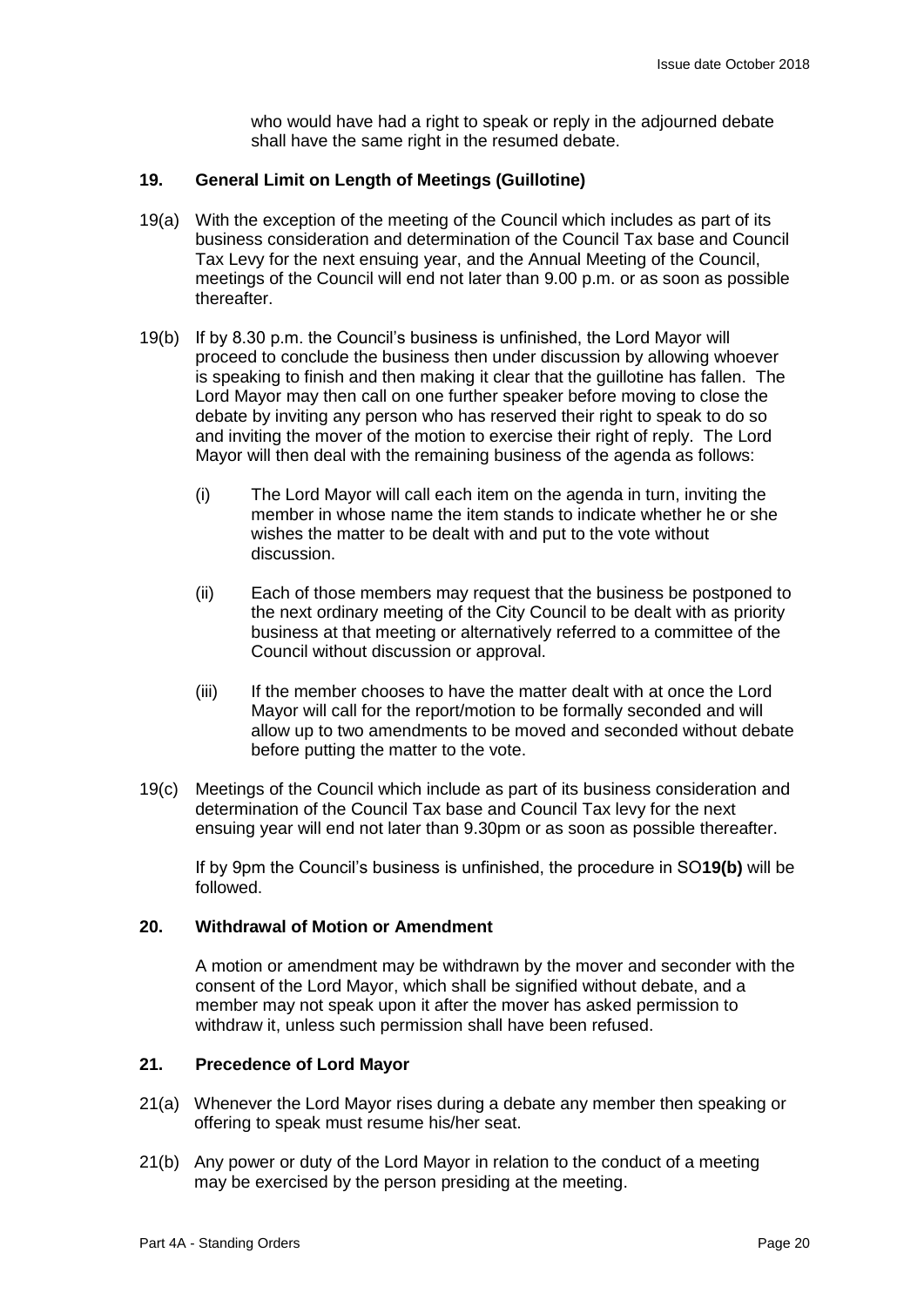### **22. Questions of Order**

Any member, whether he or she has spoken on the matter under discussion or not, may, with the permission of the Lord Mayor, rise to a point of order. That member shall be entitled to be heard at once.

#### **23. Questions of Personal Explanation**

Any member, whether he or she has spoken on the matter under discussion or not, may, with the permission of the Lord Mayor, rise in explanation, but such explanation shall be confined to some material part of his or her former speech which may have been misunderstood or misrepresented. That member shall be entitled to be heard at once.

#### **24. Ruling on Questions of Order**

- 24(a) The Lord Mayor's ruling on all questions of order, whether or not provided for by Standing Orders, and of matters arising in debate, shall be final and shall not be open to discussion.
- 24(b) The Lord Mayor may adjourn the Council for a short period if considered necessary.

### **25 Disorderly Conduct**

- 25(a) At any meeting if the Lord Mayor considers that any member misconducts himself/herself by:
	- persistently disregarding the ruling of the Chair, or
	- behaving irregularly, improperly, or offensively, or by
	- wilfully obstructing the business of the Council,

the Lord Mayor may move "That the member named be not further heard". If the motion is seconded it shall be put and determined without discussion.

25(b) If the member continues his/her misconduct after a motion under paragraph(1) has been carried the Lord Mayor shall:-

EITHER move "That the member named do leave the meeting" (in which case the motion shall be put and determined without seconding or discussion); OR adjourn the meeting of the Council for such period as the Lord Mayor in his/her discretion shall consider appropriate.

- 25(c) If there is a general disturbance which the Lord Mayor feels makes it impossible to deal with the business, the Lord Mayor in addition to any other power he or she has may, without question, adjourn the meeting of the Council for such period as he/she considers appropriate.
- 25(d) If a member of the public interrupts the proceedings at any meeting the Lord Mayor may, after warning, order his/her removal from the Council Chamber or that part of the Chamber open to the public to be cleared.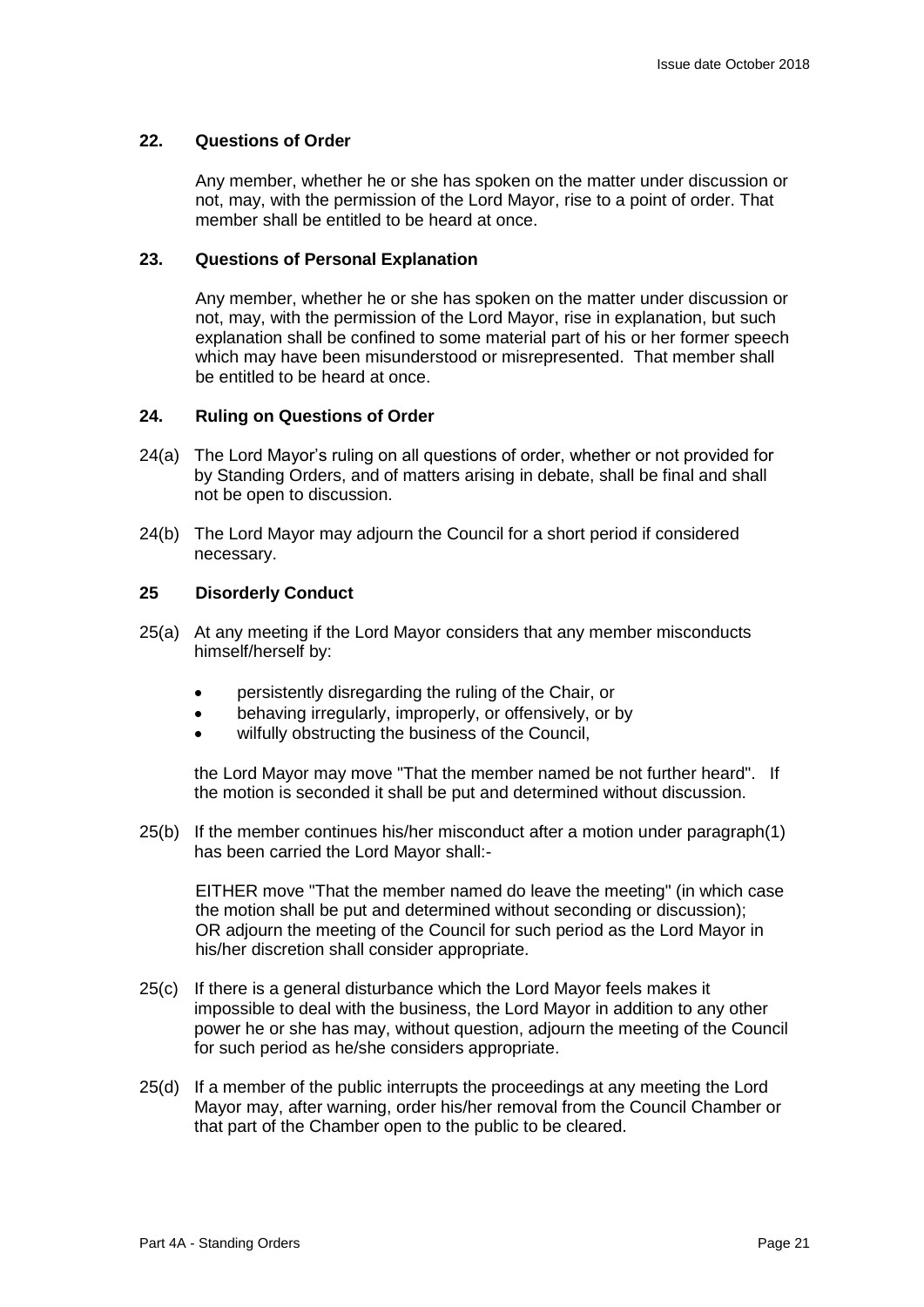# **26. Committee of the Whole Council**

The Council may resolve itself into Committee upon a motion duly made and seconded being carried by a majority of those present, and when and while the Council has thus resolved itself into Committee, the Standing Order prohibiting any person from speaking more than once on the same question shall be deemed to be suspended and for the avoidance of doubt any officers or other person not a member of the Council may be heard with the consent of the Lord Mayor.

#### **27. Suspension of Standing Orders**

Any Standing Order not prescribed by statute may be suspended at a meeting of the Council with the consent of a majority of the members of the Council present and voting, but not otherwise. A member moving the suspension of a Standing Order shall state without comment the purpose for which the motion is made, and, if seconded, the question shall be put at once.

#### **28. Presentations**

28(a) Generally the Lord Mayor shall permit no more than four presentations in any municipal year.

Presentations are to be given at quarterly intervals. Three of the themes for such presentations will be: Police, Transport and Health.

Any other presentation shall concern an issue that affects the functions of the Council or the interests of the City or its citizens.

- 28(b) The time limit on all presentations will be 10 minutes. There is an expectation that the person making the presentation will not use powerpoint unless absolutely necessary.
- 28(c) A further period of up to 15 minutes shall be available for questions and answers. No more than 6 questions will be allowed. Any such questions must be questions and must not be preceded by statements.
- 28(d) Details of the presentation or presentations shall be included in the agenda for the meeting.

#### **29. Officers and Other Persons**

- 29(a) Officers advising the Lord Mayor on issues of order and other matters arising in the meeting may be heard at the request of the Lord Mayor.
- 29(b) The Council may resolve that officers and persons who are not members of the Council may be heard upon motion duly moved, seconded and put without discussion.

#### **30. Common Seal**

30(a) The Common Seal of the Council shall be kept in a safe place and should be locked up, the keys being in the custody of the Assistant Director Legal Services or some other officer of the Council entrusted by him/her with such custody.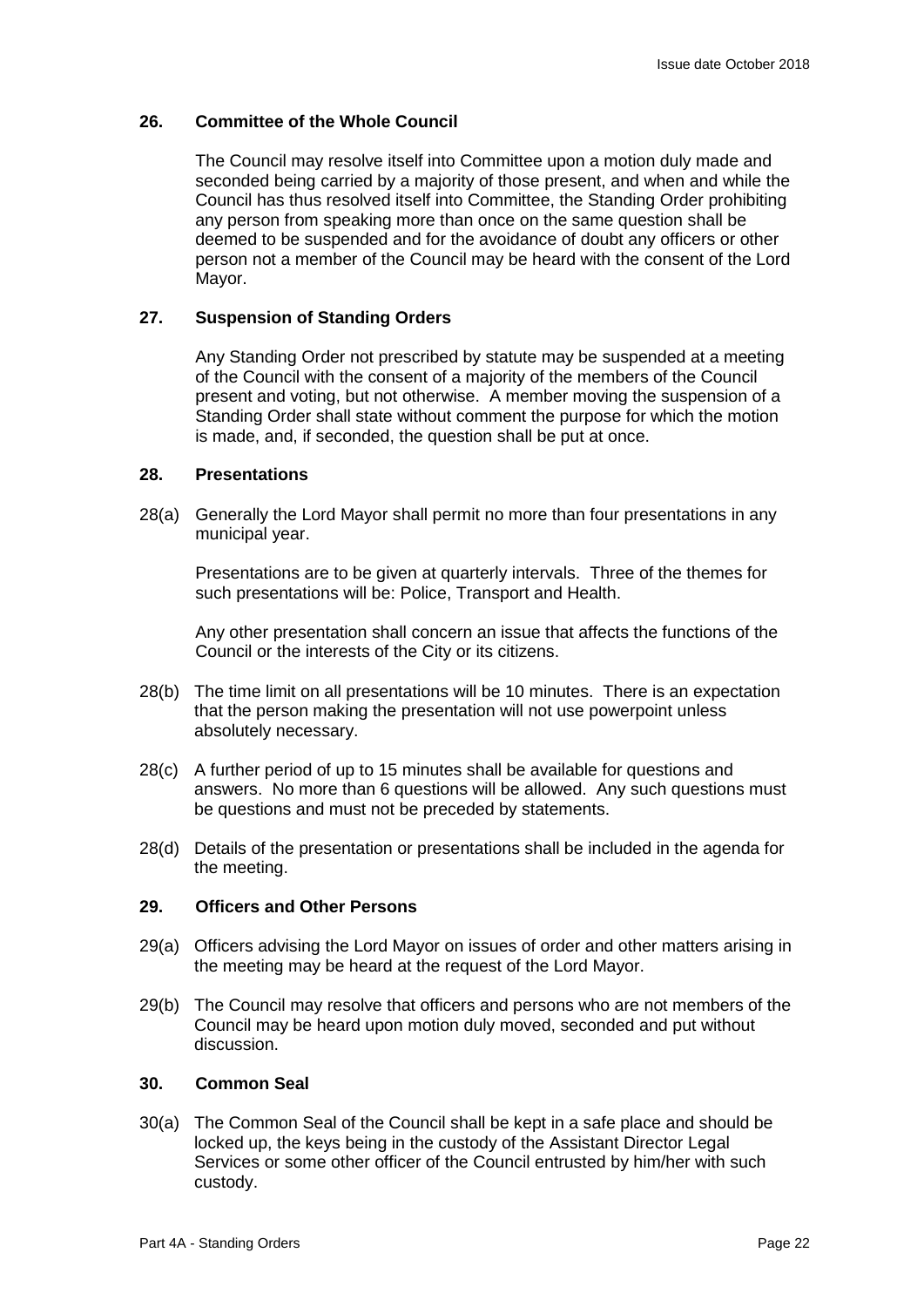- 30(b) All deeds, instruments and writings to which the Common Seal may be required shall also be signed by:
	- (i) the Lord Mayor or the Sheriff and Deputy Lord Mayor or an Executive Member or the Chair or Vice-Chair of a non-executive committee; and
	- (ii) the Assistant Director Legal Services or other officer nominated for the purpose by the Assistant Director Legal Services who shall subscribe their names thereto after such sealing

EXCEPT in case of securities raised on the revenues of the Council which shall be signed by any two of the following namely;

- the Assistant Director Legal Services or such other officer as may be nominated by the Assistant Director Legal Services ; and
- the Director of Resources or the Head of Finance:
- 30(c) A resolution of the Council or Cabinet or a committee or sub-committee with delegated powers or a decision by an individual Cabinet member or a Delegated Officer shall be construed as sufficient authority for affixing wherever this may be required, the Common Seal of the Council to any deed, instrument or writing in accordance with the foregoing provisions of this Standing Order.

#### **31. Appointment of Committees**

At the Annual Meeting the Council shall appoint the committees it is required to appoint by or under any statute. The Council may at any time appoint any other committees it needs to carry out the work of the Council but, subject to any statutory provision in that behalf -

- (a) shall not appoint any member of a committee to hold office later than the next Annual Meeting of the Council;
- (b) may at any time dissolve a committee or alter the membership.

#### **32. Quorum of Committees**

Except where otherwise specified by statute or Scheme, no committee or sub-committee of the Council shall carry out any business unless there be present at least one-third of the whole number of members of the committee or sub-committee who shall form a quorum provided always that in no case shall the quorum of any committee or sub-committee be less than two members (one of whom shall be the Chair or Vice-Chair of that committee or subcommittee).

### **33. Executive Leader and Other Appointments**

- 33(a) The Council shall appoint a new executive Leader (known as the Leader of the Council) at the first Annual Meeting after the normal date of retirement as a councillor of the previous executive Leader.
- 33(b) The Council shall at the Annual Meeting appoint members of the Council to the positions of Leader of the Opposition and Deputy Leader of the Opposition.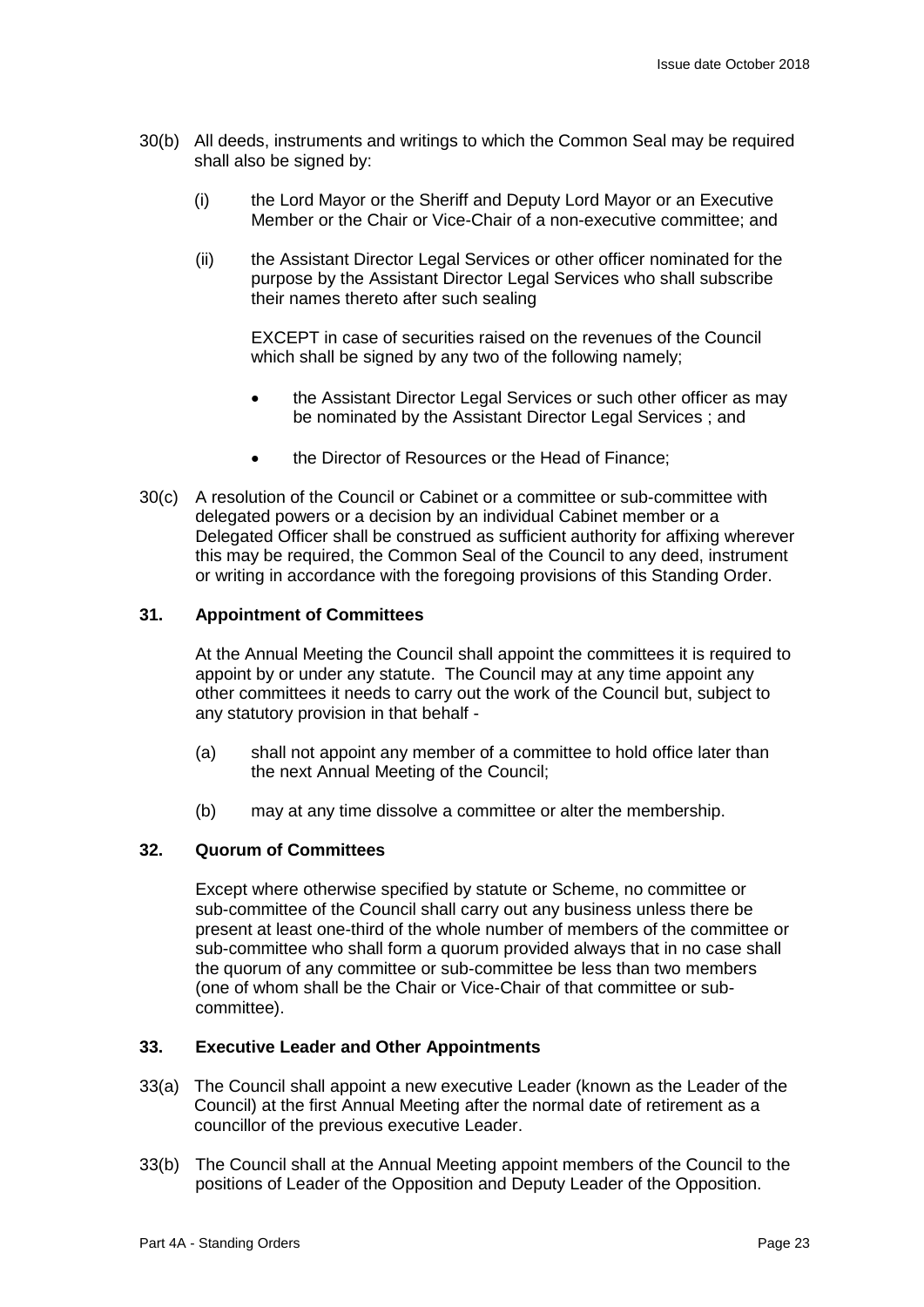- 33(c) The executive Leader shall hold his or her position and may be removed in accordance with Article 7 of the Council's Constitution.
- 33(d) The Council may at any time fill any casual vacancy in the position of executive Leader in accordance with Article 7 of the Council's Constitution.
- 33(e) Except where the context otherwise requires, the expression "Cabinet Member" shall include the Leader of the Council (and the Deputy Leader of the Council, if any).

#### **34. Implementation of Council Resolutions**

- 34(a) Cabinet Members and Chairs shall have responsibility for overseeing the implementation of all resolutions of the Council in respect of matters that fall within their portfolio or remit of their Committee.
- 34(b) The Chief Executive, after consultation with the Leader of the Council, shall determine which Cabinet Member or Chair is responsible if there is any uncertainty.

#### **35. Deputations**

- 35(a) A Committee shall decide on the number of members and officers forming a deputation.
- 35(b) No sub-committee shall send any deputation without the previous consent of the parent committee and no deputation for the same object shall be sent by a parent committee and a sub-committee.
- 35(c) All Deputations shall present a report, if so required, to a subsequent meeting of the committee or sub-committee as the case may be.

#### **36. Representation on and Appointments to Outside Bodies**

- 36(a) Neither Cabinet nor any Committee of the Council shall be represented on any Association or organisation involving any financial obligation on the part of the Council except by resolution of the Committee having received a report containing an estimate of the financial obligations of membership and of attendances at conferences or similar gatherings.
- 36(b) If any member of the Council or Officer is appointed to a seat on the Governing or Executive Body of any Committee or organisation to which the Council or one of the Committees is represented, and such appointment involves the Council in any financial liability, the said appointment shall be notified in due course to Cabinet or the relevant Committee for approval or otherwise.
- 36(c) Appointments to outside bodies shall be made at the Annual Meeting of the Council but (except for appointments to joint authorities) casual vacancies shall be made by the Cabinet except where by law they are the responsibility of the Council or another body. Appointments to joint committees shall be made in accordance with Article 12 of the Council's Constitution.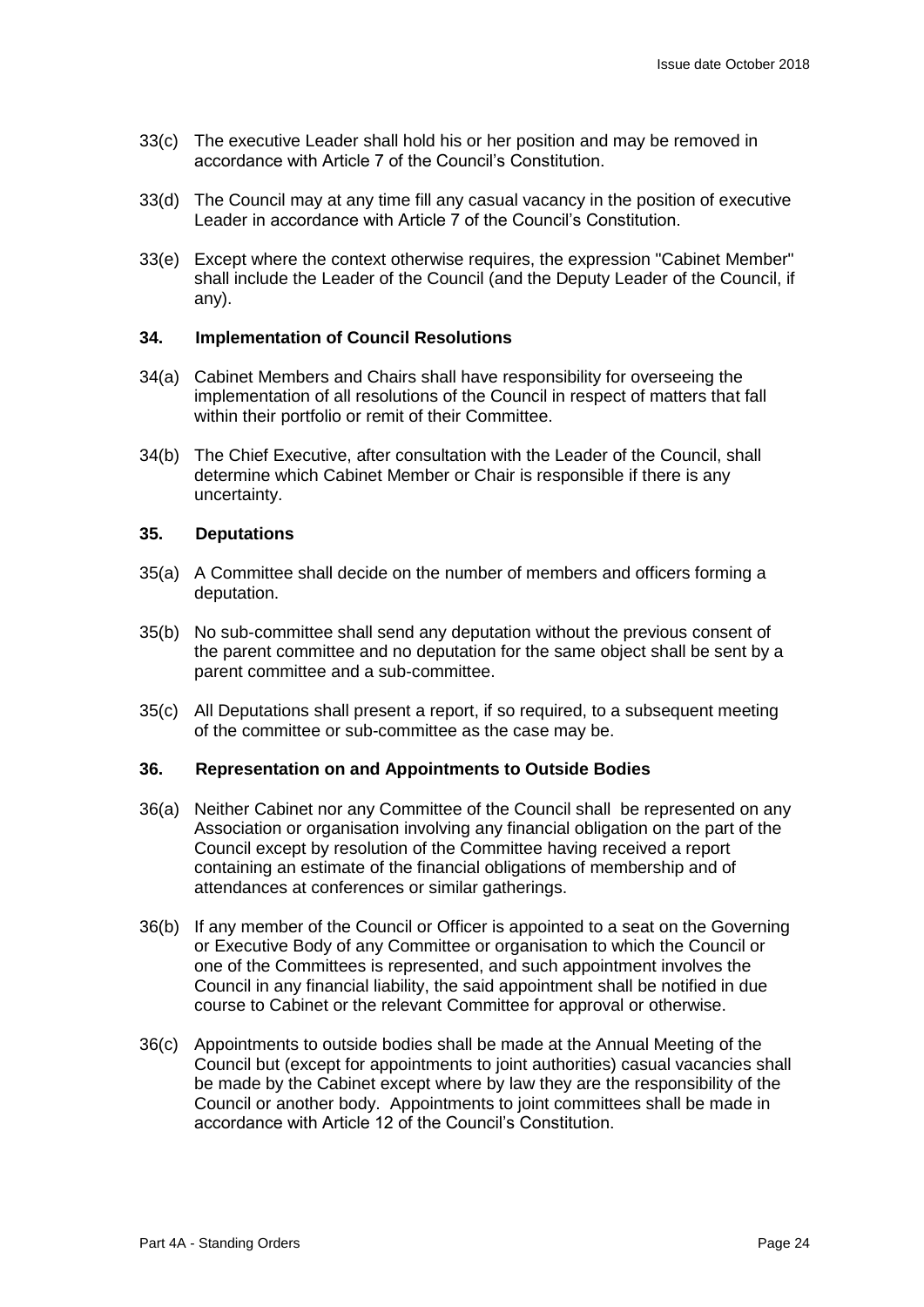# **37. Delegations to Committees and Officers**

- 37(a) The Council may delegate to committees, sub-committees and officers so far as the law permits them to do so, the exercise of their powers and duties, reserving to the Council, should it so resolve, the power to determine:-
	- (i) all questions which involve, or appear likely to involve, significant new policy or a significant departure from existing policy;
	- (ii) all questions which involve, or appear likely to involve, any expenditure substantially in excess of that which was contemplated by the Council at the time authority was delegated to a Committee;
	- (iii) all questions of the method to be followed for exercising new powers or duties whether put on the Council from outside or obtained in pursuance of a decision of the Council;
	- (iv) expressions of opinion or proposals affecting local government generally, or the local government of the City.
- 37(b) In matters of principle reserved for decision by the Council under Standing Orders such determination shall, whenever practicable, be taken by means of a recommendation so framed as to enable the Council to arrive at a decision apart from the merits of any particular application of the principle.
- 37(c) Any committee may decide to refer a report to Council whether for approval or for information: and reports which are referred to Cabinet shall be also referred to City Council for approval if any 3 members of that committee so require.

# **38. Signing Minutes**

# **Extraordinary Meetings**

(Note: Mandatory)

38(a) Where in relation to any meeting of the Council the next such meeting is a meeting called under paragraph 3 (extraordinary meetings) of Schedule 12 to the Local Government Act 1972, the next following meeting of the Council (being a meeting called otherwise than under that paragraph) shall be treated as a suitable meeting for the purposes of paragraph 41(1) and (2) (signing as minutes) of that Schedule.

#### **Abolished Committees**

38(b) Where in relation to a meeting of a Committee or Sub-Committee of the Council the minutes were not signed by the person presiding at the same meeting and the Service Manager Democratic Services does not consider that a future meeting of the Committee or Sub-Committee will be held (whether because the Committee or Sub-Committee has not been re-appointed or for any other good reason), he or she may submit the minutes to the person who presided at the meeting (or, if no longer available, to another member who was present at the meeting) who shall sign them if satisfied as to their accuracy.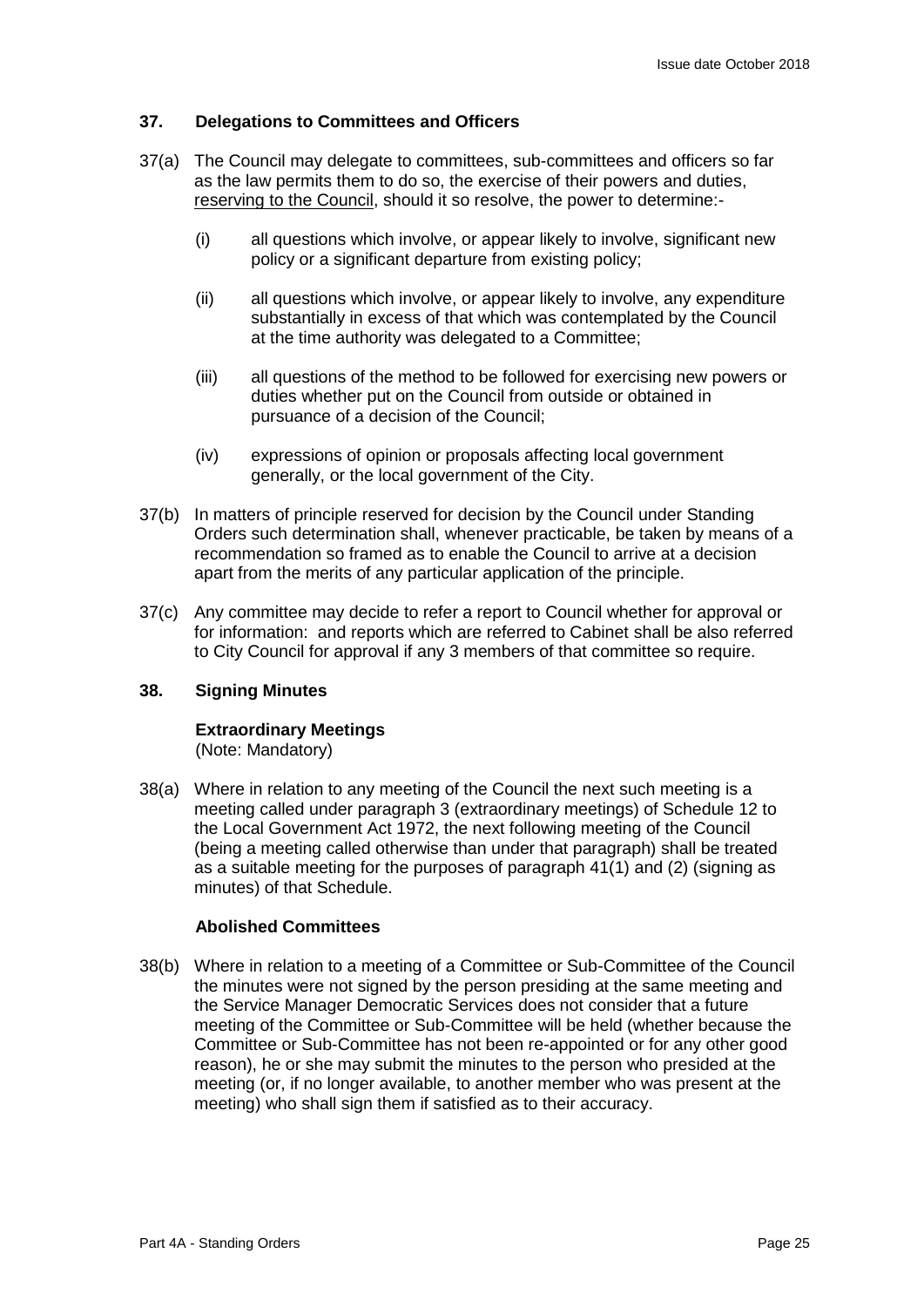# **39. Status of Standing Orders**

These Council Procedure Rules are the Council's Standing Orders together with:

- The Financial Regulations (contained in Part 4F of the Council's Constitution);
- Those parts of the Budget and Policy Framework Rules (contained in Part 4C of the Council's Constitution) that contain mandatory standing orders; and
- Those parts of Officer Employment Procedure Rules (contained in Part 4H of the Council's Constitution) that contain mandatory standing orders

and are deemed to be incorporated in and have the force of these Standing Orders.

# **40. Codes of Conduct**

Members of the Council will comply with the Council's Code of Conduct for Members and any other Codes or Protocols approved by the Council (Part 5 of the Council's Constitution).

### **40A. Withdrawal From Meeting Room**

A member must withdraw from the meeting room, including from the public gallery, during the whole of the consideration of any item of business in which s/he has an interest which warrants non-participation in accordance with Part 4 of the Council's Code of Conduct for Members (Part 5.2A of the Charter), except where permitted to remain as a result of a dispensation.

#### **41. Canvassing of and Recommendations by Members**

- 41(a) Canvassing of members of the Council or any Committee of the Council directly or indirectly for any appointment under the Council shall disqualify the candidate concerned for that appointment. A statement to this effect shall be included in any recruitment information for appointments.
- 41(b) A member of the Council shall not solicit for any person any appointment under the Council, but this shall not prevent a member from giving a written testimonial of a candidate's ability, experience, or character for submission to the Council with an application for appointment.

#### **42. Relatives of Members or Officers**

42(a) A candidate for any appointment under the Council who knows that he or she is related to any member or senior officer of the Council shall when making application disclose that relationship in writing to the Service Manager Democratic Services. A candidate who fails to disclose such a relationship shall be disqualified for the appointment and if appointed shall be liable to dismissal without notice. Every member and senior officer of the Council shall disclose to the Service Manager Democratic Services any relationship known to him/her to exist between himself/herself and any person whom he or she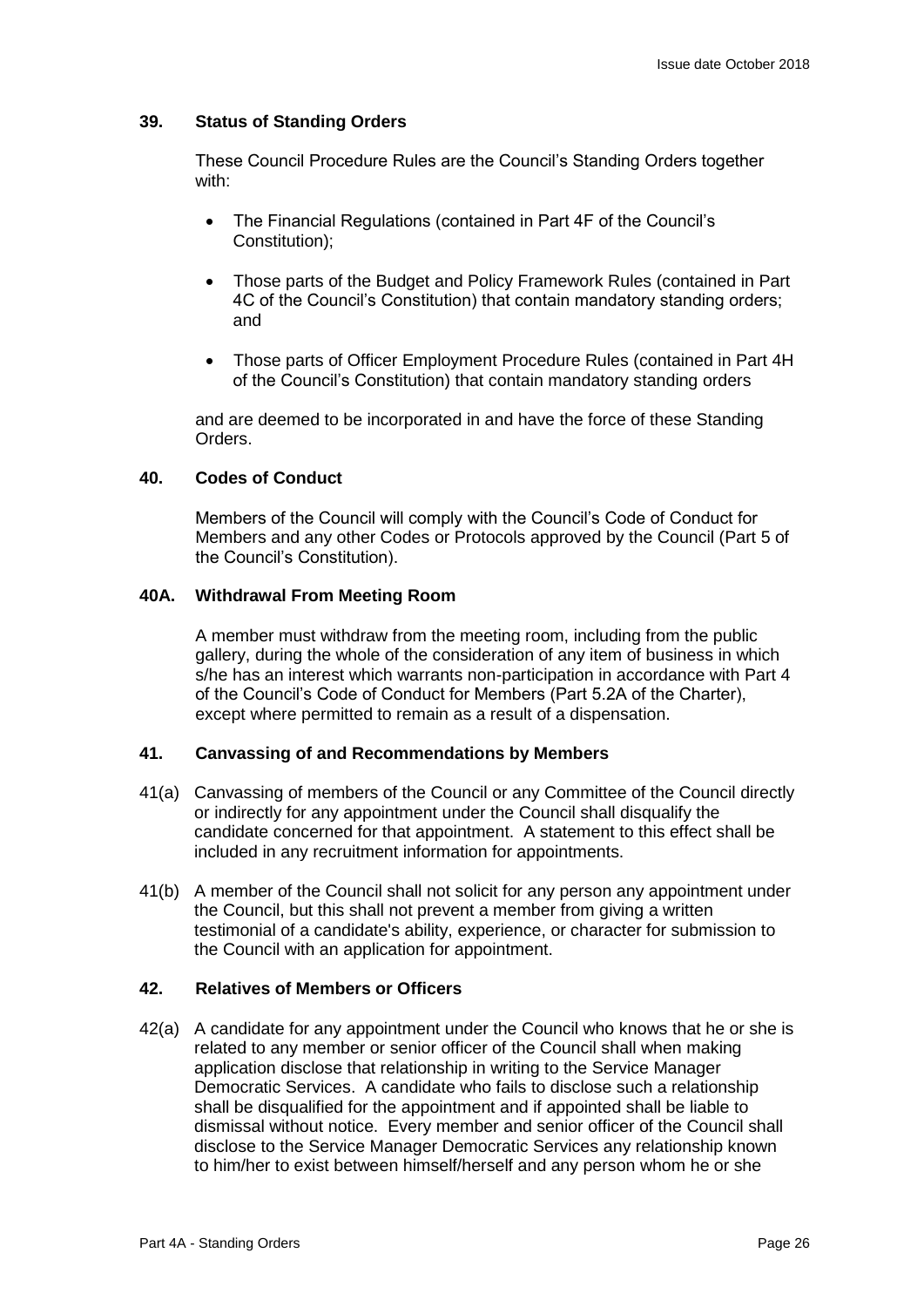knows is a candidate for an appointment under the Council. The Service Manager Democratic Services shall keep a register of such disclosures.

- 42(b) A statement to the above effect shall be included in any recruitment information for appointments.
- 42(c) For the purpose of this Standing Order "senior officer" means any officer under the Council so designated by the Council, and persons shall be deemed to be related if they are husband and wife or if either of them or the spouse of either of them is the son or daughter or grandson or grand-daughter or brother or sister or nephew or niece of the other, or of the spouse of the other.

#### **43. Proceedings of Committees**

- 43(a) All Committees and Sub-Committees of the Council shall be open to the public unless grounds exist for excluding the public under the Local Government (Access to Information) Act 1985.
- 43(b) Members of the public can inspect and copy at their own expense any internal document including memoranda, letters and interim reports known to officers as background papers for any report to be discussed in public and any other document drawn to the attention of the officer by a member of the public and accepted as relevant by that officer, with the exception of those matters which may be excluded under the Local Government (Access to Information) Act 1985.
- 43(c) Background papers as defined in paragraph (a) will remain available for inspection for four years from the date of the meeting.
- 43(d) Where information is withheld under these provisions that fact must be made known to the member of the public concerned who shall be advised of the categories of information being withheld and the way in which the withholding can be challenged.

#### **44. Attendance of Non Members of Committees**

- 44(a) A member of the Council shall have the right to attend meetings of committees and sub-committees of which he or she is not a member and also with the previous approval of the chairman to speak at them.
- 44(b) No member may claim any allowance by virtue of this Standing Order alone.

#### **45. Members' Allowances and Expenses**

Claims for Members' allowances shall be made strictly in accordance with the Members' Allowances Scheme and other rules approved by the Council.

[Note: See Members Handbook for more detail].

#### **46. Standing Orders to apply to Committees etc.**

46(a) Standing Orders Nos. *5, 12, 25 and 40* shall, with any necessary modification, apply to all meetings of Committees and Sub-Committees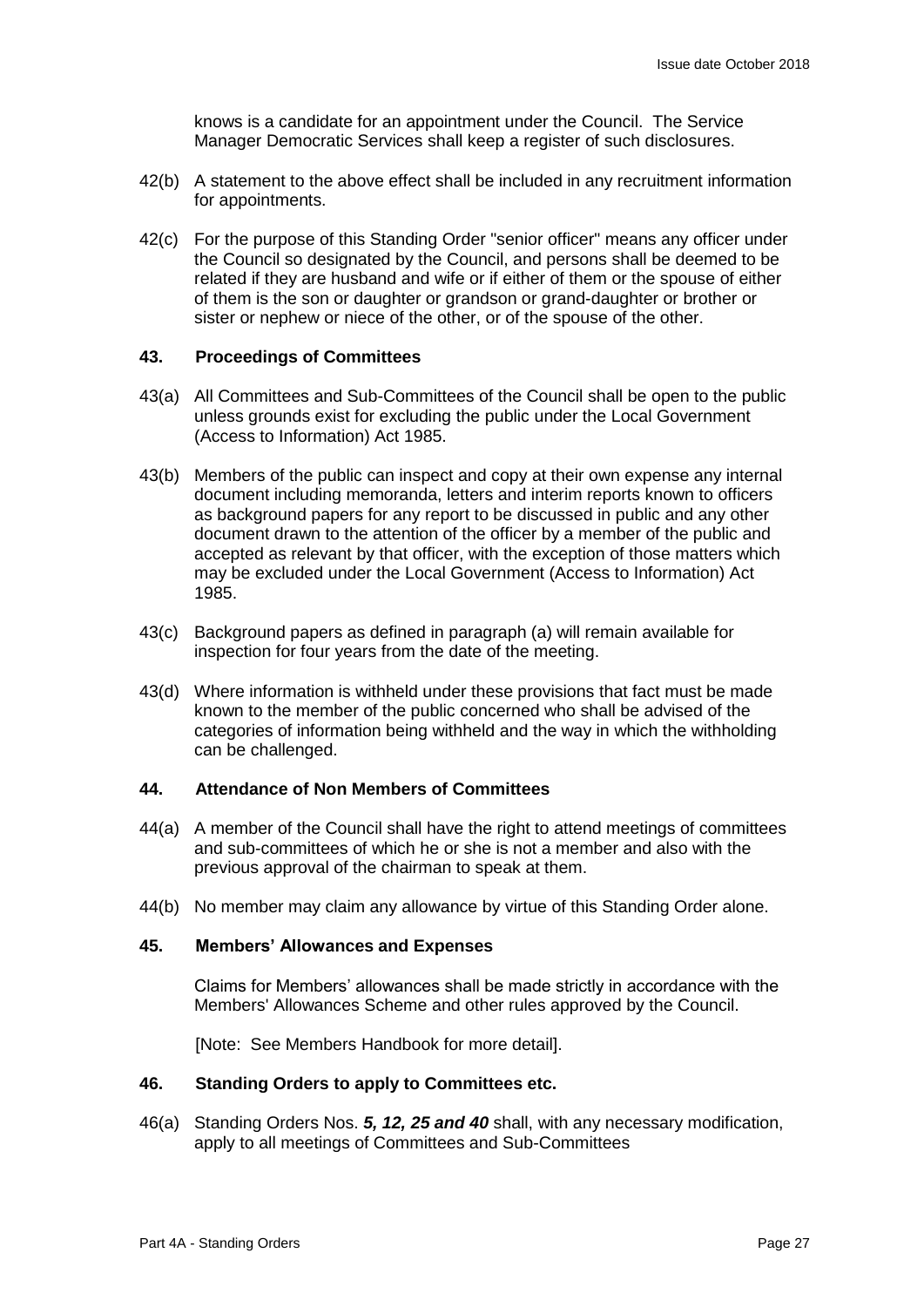46(b) In these Standing Orders, the expression "Sub-Committee" shall include a Group, Panel or Forum appointed by the Council, a Committee or Sub-Committee.

# **47. Standing Orders Relating to Chief Officers and Staffing**

(See Officer Employment Procedure Rules (Part 4H of the Council's Constitution))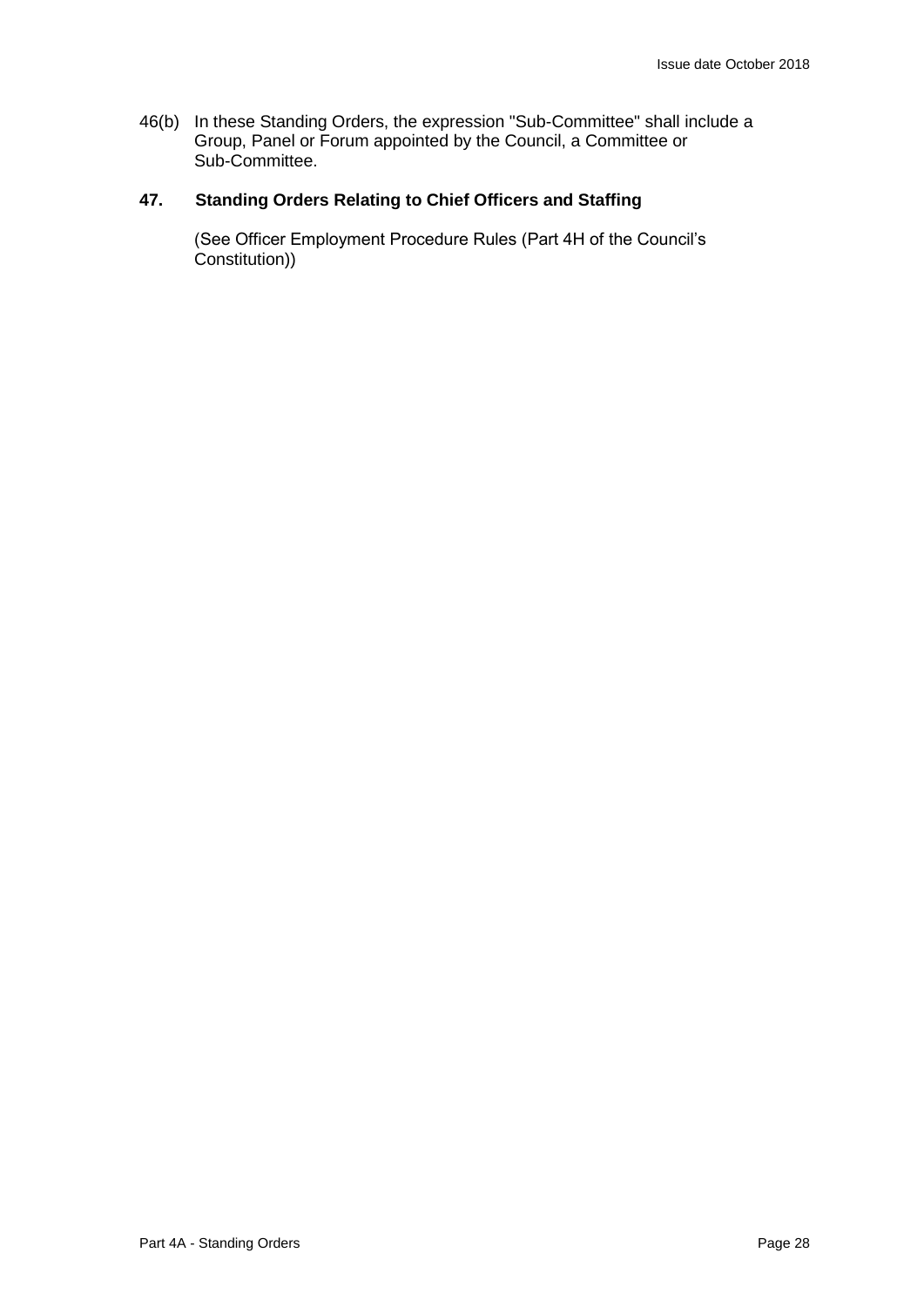

# **CONVENTION**

# **MEMBERS' QUESTIONS AT COUNCIL MEETINGS**

# **QUESTIONS FOR ORAL REPLY (ORAL QUESTIONS)**

- 1. The purpose of this convention is to assist the Lord Mayor in respect of the procedure for Questions by Members at Council Meetings that are marked for oral reply under *SO9*. This convention is not binding on the Lord Mayor except for those parts that are in **bold**.
- 2. The Lord Mayor may seek advice from the Service Manager Democratic Services and the Assistant Director Legal Services before giving rulings.
- 3. **Fifteen minutes are to be set aside at each ordinary meeting of the Council (other than the Annual Meeting) for putting oral questions and replies thereto**.
- **4. Oral questions may be addressed to: -**
- **a. The Leader of the Council;**
- **b. The Deputy Leader of the Council (if any);**
- **c. A Cabinet Member;**
- **d. A chair of a committee of the Council;**
- **e. A member of the Council appointed by the Council to a joint authority or a joint committee;**
- **f. A member of the Council who has been appointed by the Council to be a member or director of a company. [Only written questions may be put to officers who have been appointed by the Council to be a member or director of a company].**
- **5. The Service Manager Democratic Services must receive questions in writing by noon of the second Monday before the Council meeting (if it is to be held on a Wednesday) or (where the meeting is not to be held on a Wednesday) by noon on the day before the day for summoning the meeting.**
- **6. The Lord Mayor has discretion to allow a late question. If possible it should be sent to the Service Manager Democratic Services before Noon on the day two days before the meeting. The question must relate to urgent business. In exercising his/her discretion, the Lord Mayor will consider:**
- a. The stated reason why the matter is urgent;
- b. Whether the matter relates to business on the agenda for the meeting;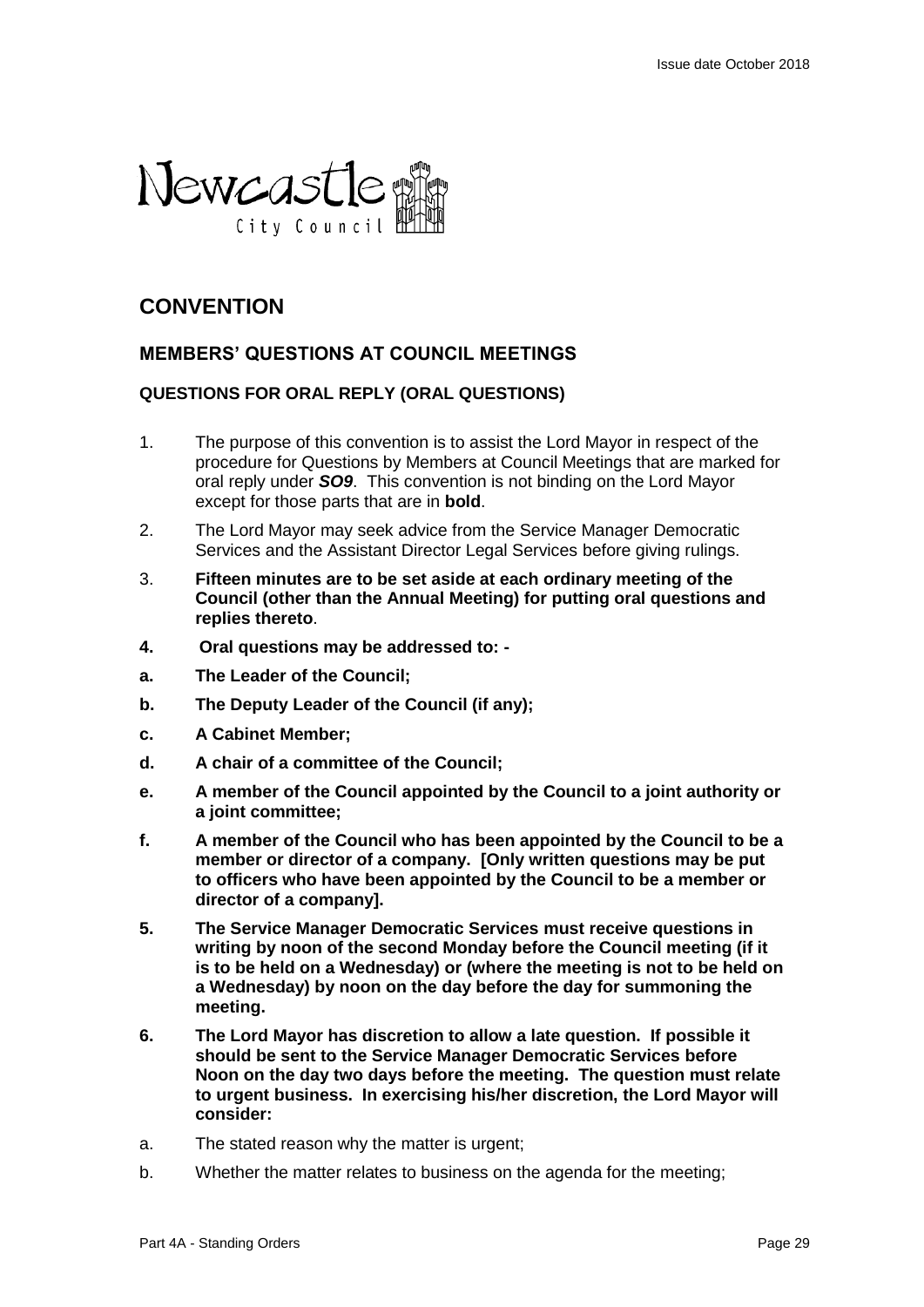- c. Whether anyone will be prejudiced by delaying the response to the next meeting;
- d. Whether a response could be adequately given in writing;
- e. The likely resources needed to prepare an answer to the question for the meeting;
- f. The number of questions which the member has already submitted for reply at the meeting;
- g. The number of other questions included on the agenda for oral reply; and
- h. Whether there is likely to be time to answer the late questions and other questions included on the agenda.
- **7. The order in which questions should be asked will be the order they appear on the agenda being the order in which they were received.**
- 8. The member asking the question shall indicate the name of the member to whom it is addressed.
- 9. The Lord Mayor may, after consultation with the member asking the question, permit a different member to reply. Examples where this may be appropriate include: -
- a. Where the member to whom the question is put will not be attending the meeting; and
- b. Where the Lord Mayor considers that it is more appropriate for another member to reply.
- **10. The member asking the question may ask one supplementary question.**
- **11. The Lord Mayor may allow up to two supplementary questions from other members.**
- **12.1 The Lord Mayor may decide that a question or supplementary question shall not be put. The Lord Mayor may do so where: -**
- **a. The question does not relate to the work of the Council or any joint authority, joint committee or company to which the Council makes appointment;**
- **b. The question does not relate to the responsibilities of the member to whom it is directed;**
- **c. The question is not specific to an issue and/or is general;**
- **d. In the case of a supplementary question, the question does not relate to and directly arise out of the original question;**
- **e. The question is of a personal character;**
- **f. The question is out of order**; including for any of the following reasons:
	- (i) The question is frivolous, vexatious or unreasonable in all the circumstances;
	- (ii) The question raises issues of confidentiality;
	- (iii) The question or any response is likely to prejudice the interests of the Council e.g. because it relates to a judicial or quasi-judicial matter or because it relates to individual planning applications, licence applications, grant applications or appeals currently being considered by the Council; and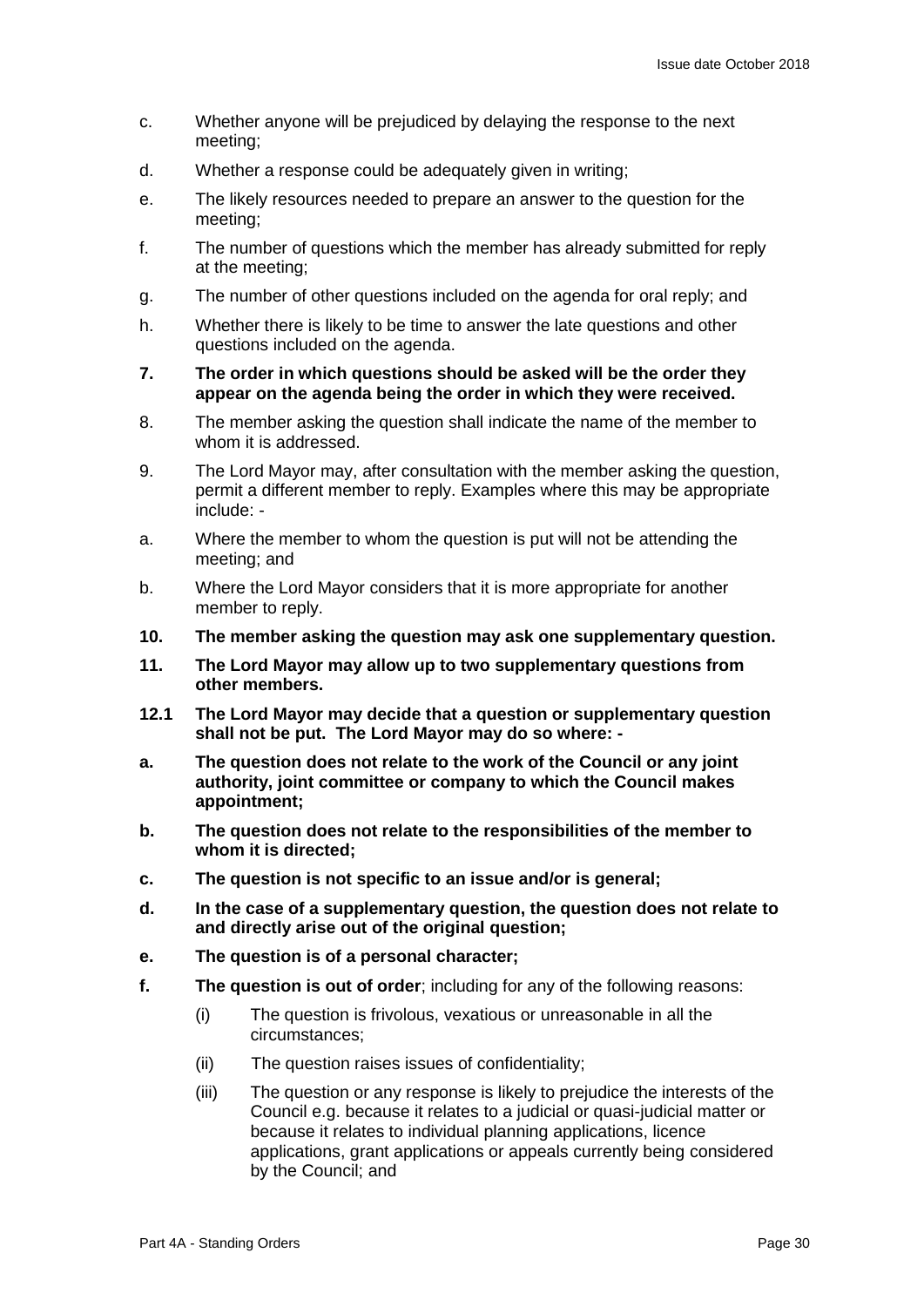- (iv) The question relates to party political matters.
- 12.2 A similar approach will be taken in dealing with written questions so far as the provisions of this Convention are relevant.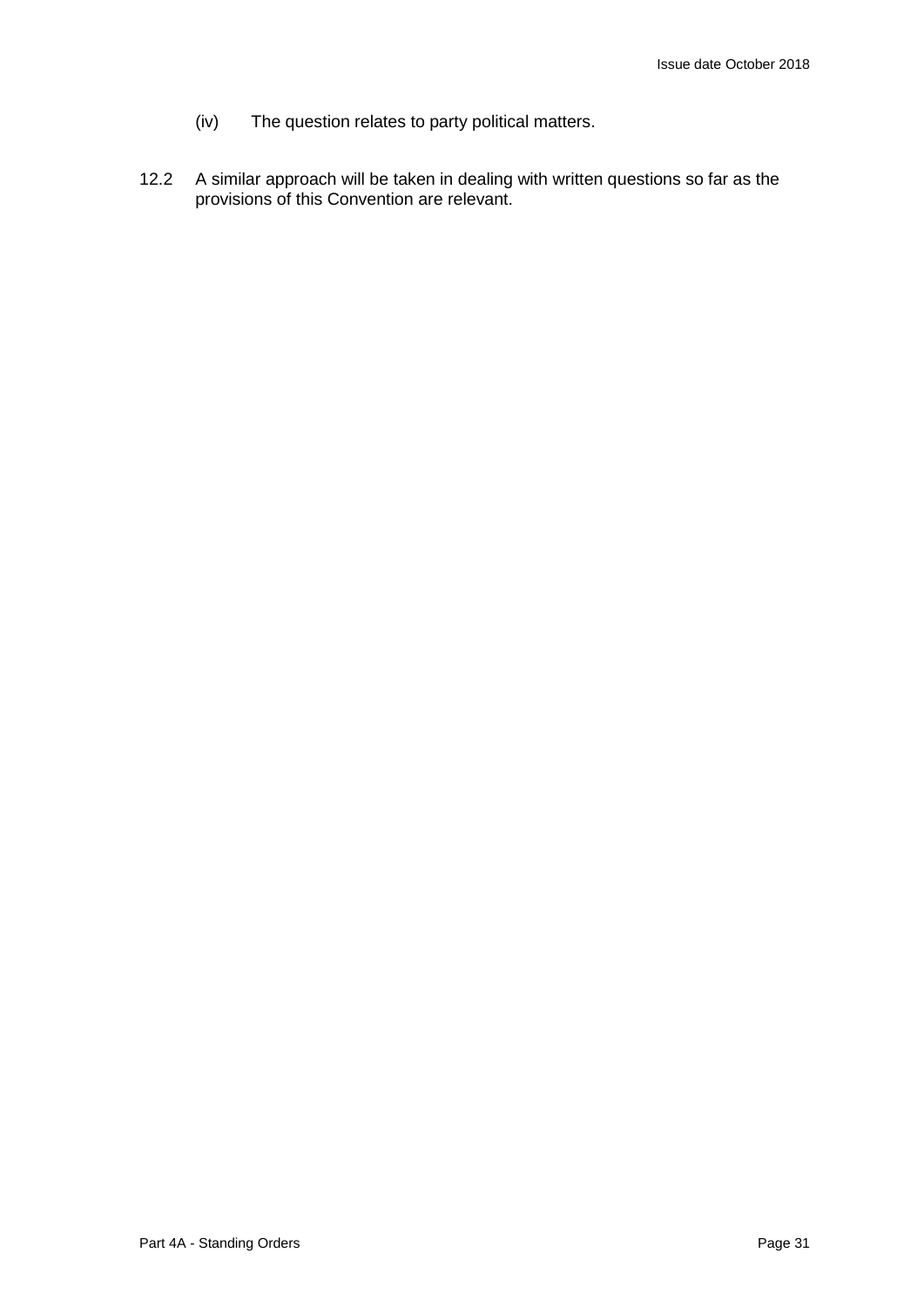

# **CONVENTION**

### **PUBLIC QUESTION TIME AND ADDRESSES AT COUNCIL MEETINGS**

- 1. The purpose of this convention is to assist the Lord Mayor in respect of the procedure for public question time and public addresses under *SO11*. This convention is not binding on the Lord Mayor except for those parts that are in **bold**.
- 2. The Lord Mayor may seek advice from the Service Manager Democratic Services and the Assistant Director Legal Services before giving rulings.
- 3. **Fifteen minutes are to be set aside at each ordinary Council meeting (other than the Annual Council) for public questions and addresses. This is usually every month other than in May and August.**
- 4. **Within the time available, members of the public may EITHER**

**Ask questions of the Leader, Deputy Leader or a Cabinet Member or Chair of a non-executive committee OR**

**Address the Council for up to 5 minutes.**

- 5. **Anyone wishing to do this must give written notice to the Service Manager Democratic Services by 12 noon on the day two days before the Council meeting.**
- 6. **The notice must specify the question or the issue of the address. Any agreement by the Lord Mayor to allow the address shall be subject to the full text of the address being submitted to the Service Manager Democratic Services by Noon on the day two days before the meeting and agreed by the Lord Mayor.**
- 7. **It is for the Lord Mayor to decide whether to allow the question or the address.**
- 8. **It is also for the Lord Mayor to decide the order in which questions or addresses are to be dealt with.**
- 9. In exercising his/her discretion, the Lord Mayor may have regard to the following:
	- a. **Questions and addresses must relate to the work of the Council.**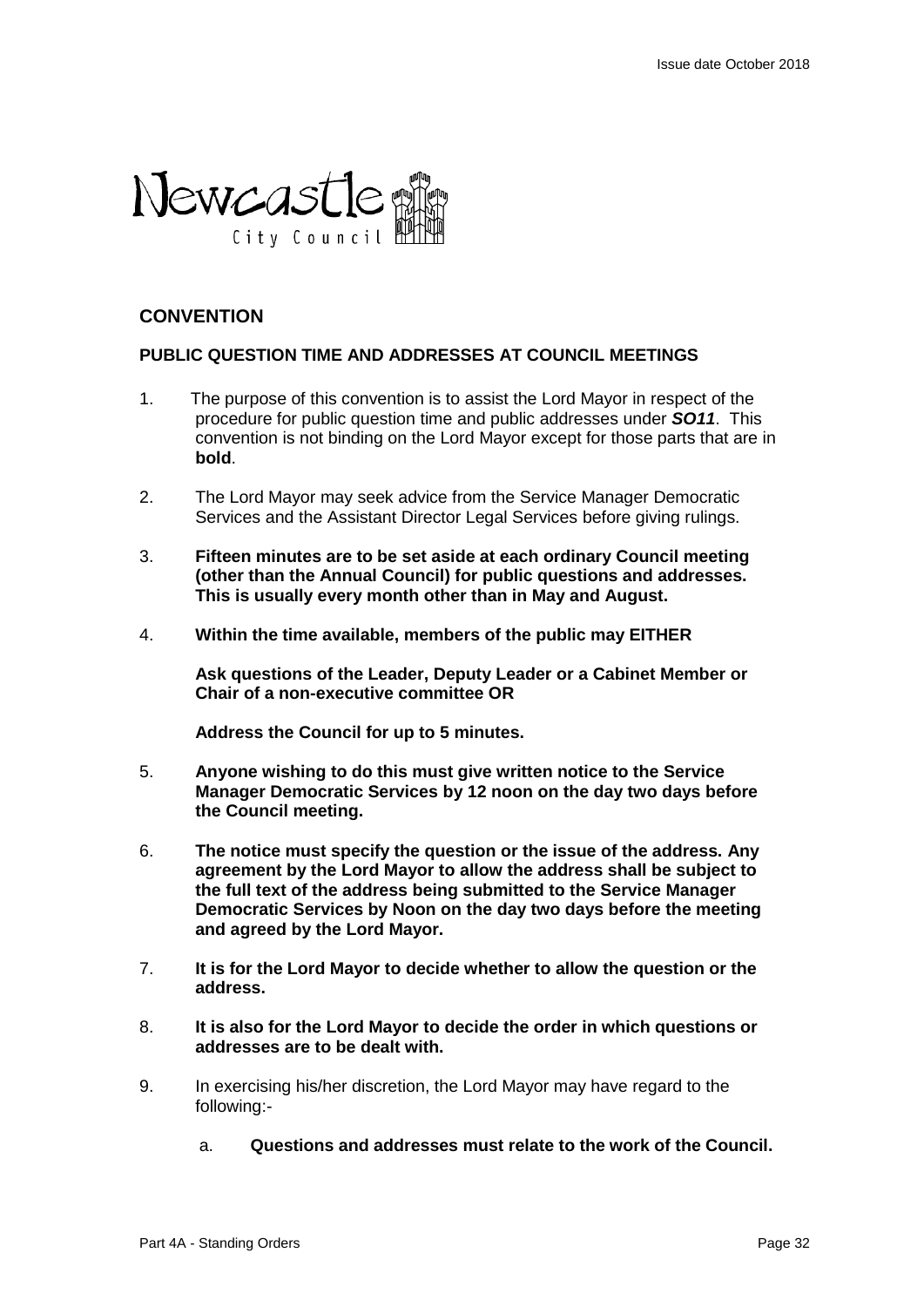- b. **Questions and addresses must not be of a personal character.**
- c. **Questions must be addressed to a member of the Council who has responsibilities in respect of the particular work of the Council.**
- d. Questions and addresses should not relate to issues that have been raised at meetings in the recent past, without good reason.
- e. Questions and addresses should not relate to judicial or quasi-judicial matters.
- f. Questions and addresses should not relate to individual planning applications, licence applications, grant applications or appeals.
- g. Questions and addresses should not relate to confidential or exempt matters within the meaning of the Local Government (Access to Information) Act 1985.
- h. Questions and addresses should not relate to party political matters.
- i. Questions and addresses should not be frivolous, vexatious or unreasonable in all the circumstances.
- 10. In deciding the order, the Lord Mayor may have regard to the following:
	- a. The date on which the request was made.
	- b. Whether the person making the request has previously been given the opportunity to ask a question or make an address.
	- c. The public interest in the issue.
	- d. The issue of an address should generally be of wider public interest than for questions – in view of the limited time available.
	- e. Ensuring overall balance between different interests in the city.
	- f. Ensuring overall balance between different areas of the city.
	- g. The time available.
- 11. The questions and issues of the addresses shall be listed in the order decided by the Lord Mayor and circulated in the Council chamber.
- 12. The Lord Mayor shall call the person to put the question or make the address.
	- a. A questioner shall confine him/herself to the wording of the submitted question.
	- b. A person making an address shall confine him/herself to the text of the address previously notified to the Council.
	- c. The Lord Mayor may decline to allow the questioner to proceed with the question or curtail the address if there is a departure from this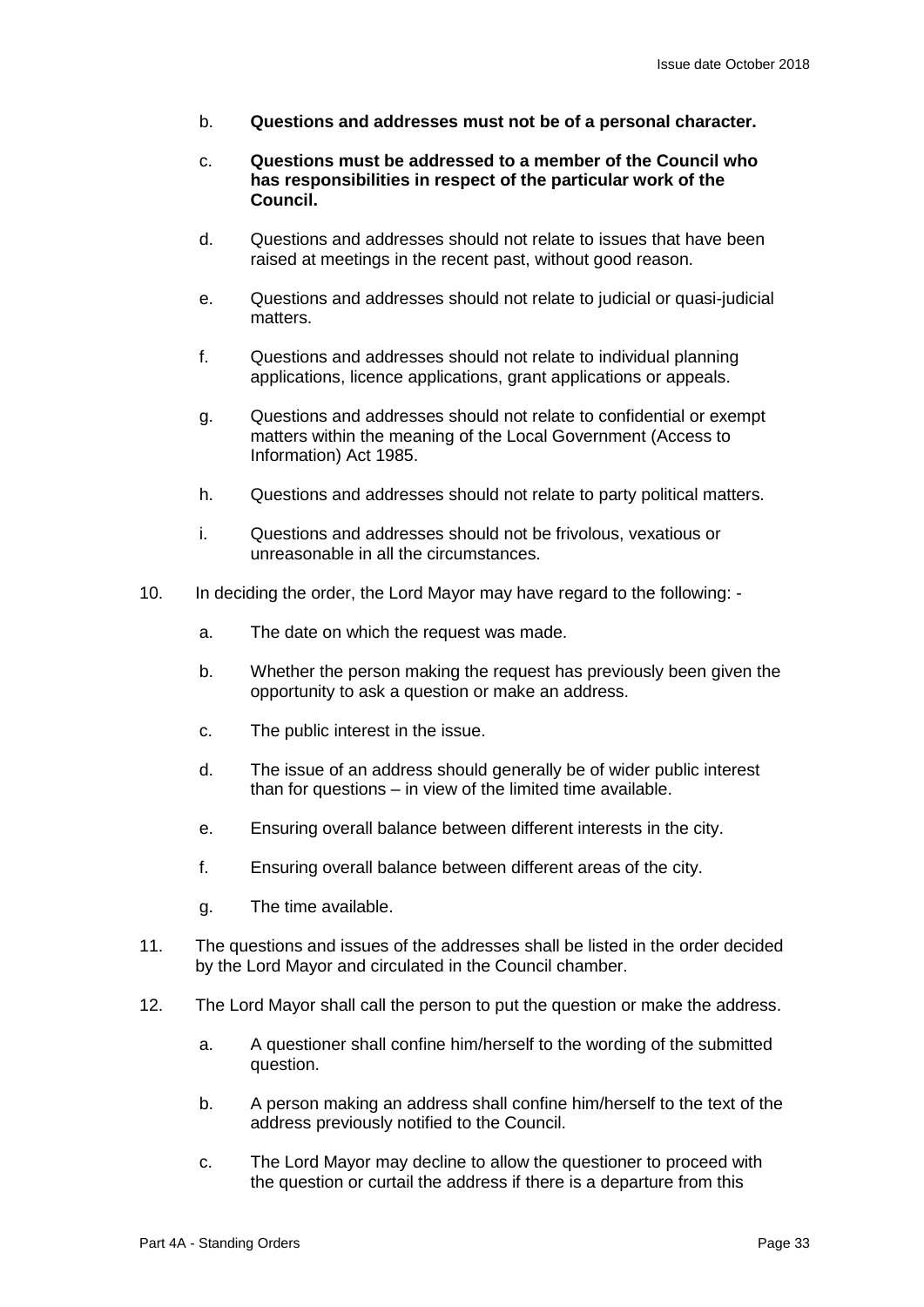convention.

- 13. The member to whom a question is put shall answer it. The Leader of the Council or the relevant Cabinet Member of chair of a relevant non-executive committee may respond to an address.
- 14. **There shall be no discussion on the question until it has been answered or on the address until it has been heard and any response given.**
- 15. **After the question has been answered or the address (and any response) given, the Council may by resolution passed on a motion (without notice) duly moved and seconded (without discussion) resolve that the matter be referred to a Committee, Cabinet or officer for consideration and decision about any appropriate action, and if so, may also resolve that there shall be a report back to the Council or other body.**
- 16. If there is insufficient time to deal with a question, the Service Manager Democratic Services will arrange for the questioner to receive a written response.
- 17. If there is insufficient time to hear an address, the Service Manager Democratic Services will arrange for a written address to be circulated to all members if it is received by him/her within 5 days after the meeting.
- 18. The Service Manager Democratic Services or the Assistant Director Legal Services will assist any person wishing to make use of this procedure but without prejudice to any ruling that the Lord Mayor may make.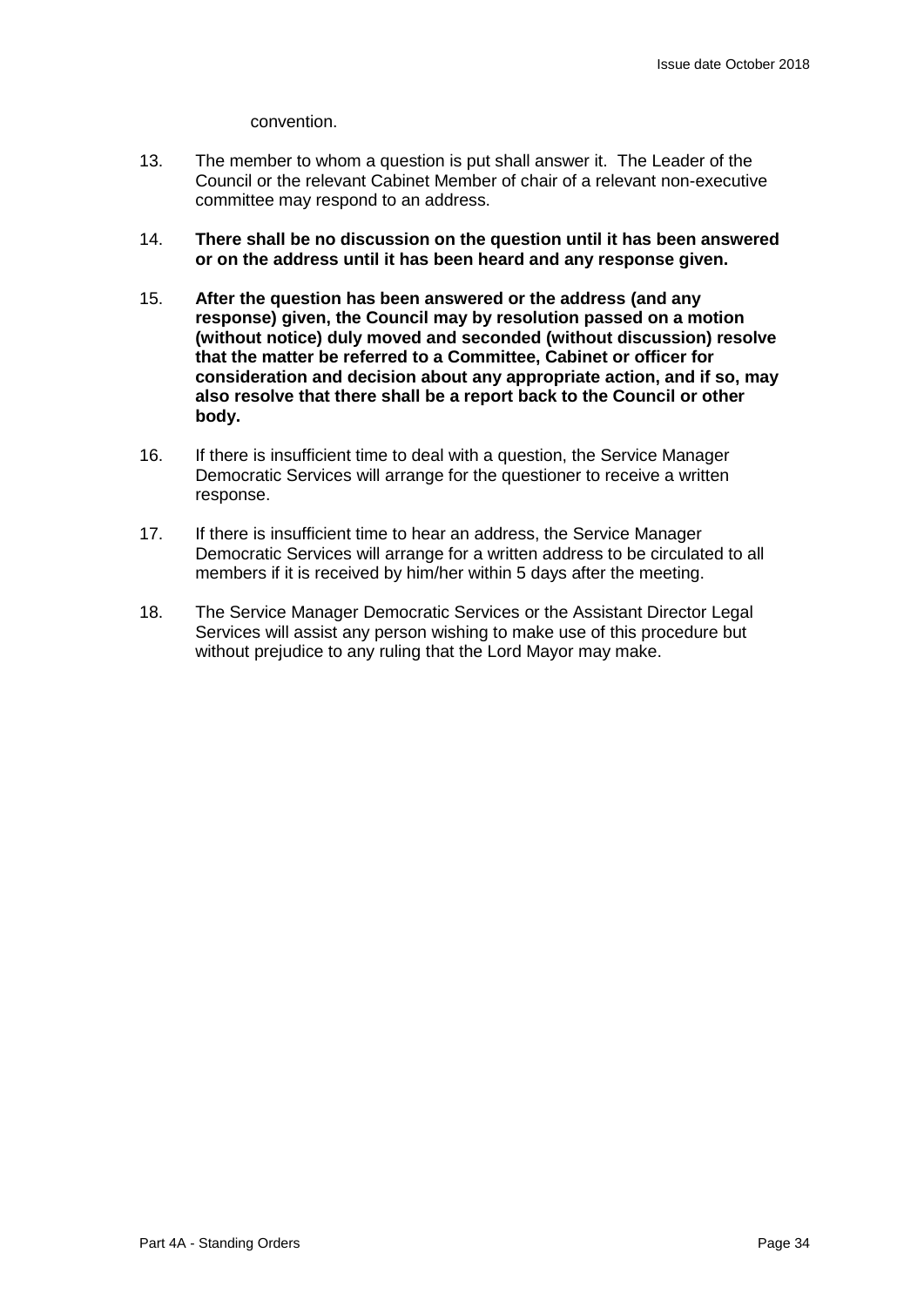# **LOCAL GOVERNMENT ACT 1972 - EXTRACTS FROM SCHEDULE 12**

# **Meetings and Proceedings of Local Authorities**

#### **Part I**

## **Principal Councils**

### *Annual Meeting*

- 1. (1) A principal council shall in every year hold an annual meeting.<br>(2) The annual meeting of a principal council shall be held-
	- The annual meeting of a principal council shall be held-
		- (a) in a year of ordinary elections of councillors to the council, on the eighth day after the day of retirement of councillors or such other day within the twenty-one days immediately following the day of retirement as the council may fix;
		- (aa) in a year of an election for the return of an elected mayor to the council, which is not a year of ordinary elections of councillors to the council, on the eighth day after the day of retirement of an elected mayor or such other day within the twenty-one days immediately following the day of retirement as the council may fix;
		- (b) in any other year, on such day in the month of March, April or May as the council may fix.
	- (4) An annual meeting of a principal council shall be held at such hour as the council may fix, or if no hour is so fixed at twelve noon.

# *Other Regular Meetings*

- 2. (1) A principal council may in every year hold, in addition to the annual meeting, such other meetings as they may determine.
	- (2) Those other meetings shall be held at such hour and on such days as the council may determine.

#### *Extraordinary Meetings*

- 3. (1) An extraordinary meeting of a principal council may be called at any time by the chairman of the council.
	- (2) If the chairman refuses to call an extraordinary meeting of a principal council after a requisition for that purpose, signed  $[...]$  by five members of the council, has been presented to him, or if, without so refusing, the chairman does not call an extraordinary meeting within seven days after the requisition has been presented to him, then  $[...]$  any five members of the council, on that refusal or on the expiration of those seven days, as the case may be, may forthwith call an extraordinary meeting of the council.

#### *Place and Notice of Meetings*

- 4. (1) Meetings of a principal council shall be held at such place, either within or without their area, as they may direct.
	- (1A) Five clear days at least before a meeting of a principal council in England—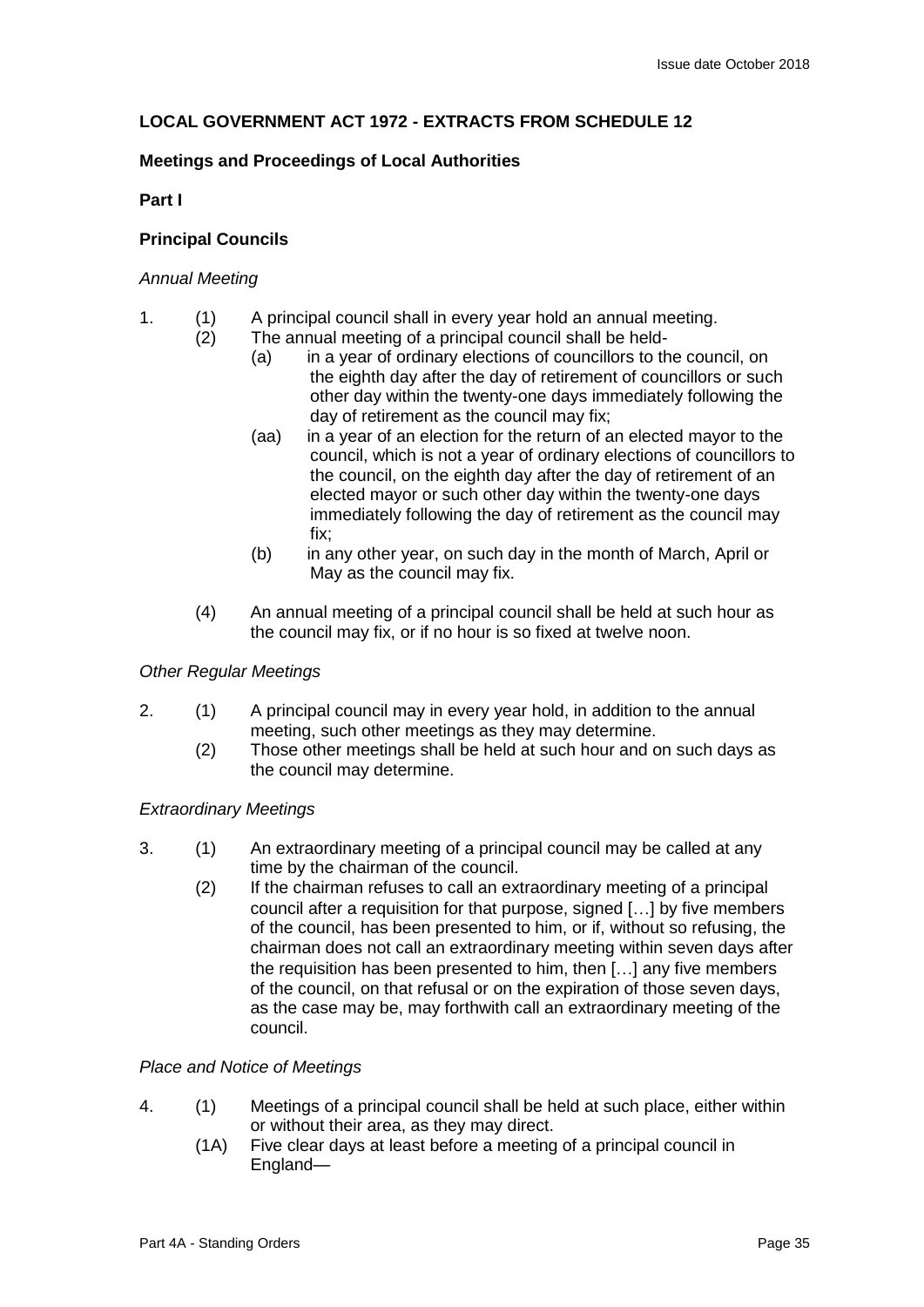(a) notice of the time and place of the intended meeting shall be published at the council's offices and, where the meeting is called by members of the council, the notice shall be signed by those members and shall specify the business proposed to be transacted at the meeting; and

(b) a summons to attend the meeting, specifying the business proposed to be transacted at the meeting, and authenticated by the proper officer of the council, shall be sent to every member of the council by an appropriate method.

(1B) In sub-paragraph (1A)—

(a) "authenticated" means signed or otherwise authenticated in such manner as the proper officer thinks fit; and

(b) the reference to sending the summons to a member by an appropriate method is to—

(i) leaving it at, or sending it by post to the member's usual place of residence, or

(ii) where the member has specified an address other than the member's usual place of residence, leaving it at, or sending it by post to that different address, or

(iii) where the member has given consent for the summons to be transmitted in electronic form to a particular electronic address (and consent has not been withdrawn), sending it in electronic form to that address.

- (4) Want of service of a summons on any member of a principal council shall not affect the validity of a meeting of the council.
- (5) Except in the case of business required by or under this or any other Act to be transacted at the annual meeting of a principal council and other business brought before that meeting as a matter of urgency in accordance with the council's standing orders, no business shall be transacted at a meeting of the council other than that specified in the summons relating thereto.

#### *Presiding at Meetings*

 $(3)$  If -

- 5. (1) At a meeting of a principal council the chairman, if present, shall preside.
	- (2) If the chairman is absent from a meeting of a principal council, then (a) the vice-chairman of the council, if present, shall preside;
		- (c) in the case of a London borough council, the deputy mayor, if at that time he remains a councillor and is chosen for that purpose by the members of the council then present, shall preside.
			- (a) in the case of a principal council, both the chairman and vicechairman of the council are absent from a meeting of the council;

(c) in the case of a London borough council, the mayor and deputy mayor are so absent or the deputy mayor being present is not chosen;

another member of the council chosen by the members of the council present shall preside.

(4) A member of an executive of a principal council may not be chosen to preside under sub-paragraph (3) above.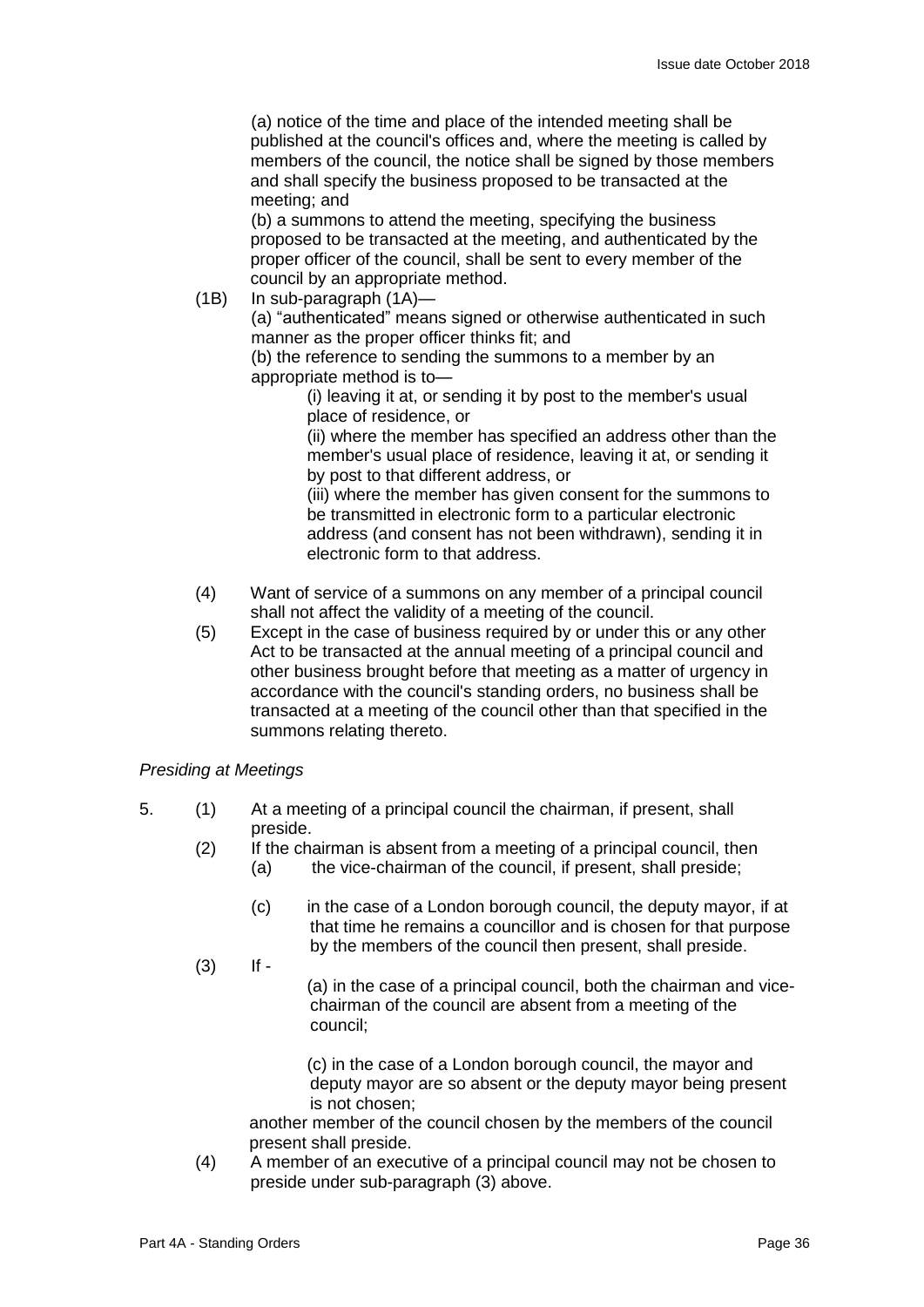(5) Sub-paragraphs (2)(c) and (3)(c) above do not apply where a London borough council are operating executive arrangements which involve a mayor and cabinet executive […]

# *Quorum*

6. Subject to paragraph 45 below, no business shall be transacted at a meeting of a principal council unless at least one quarter of the whole number of members of the council are present.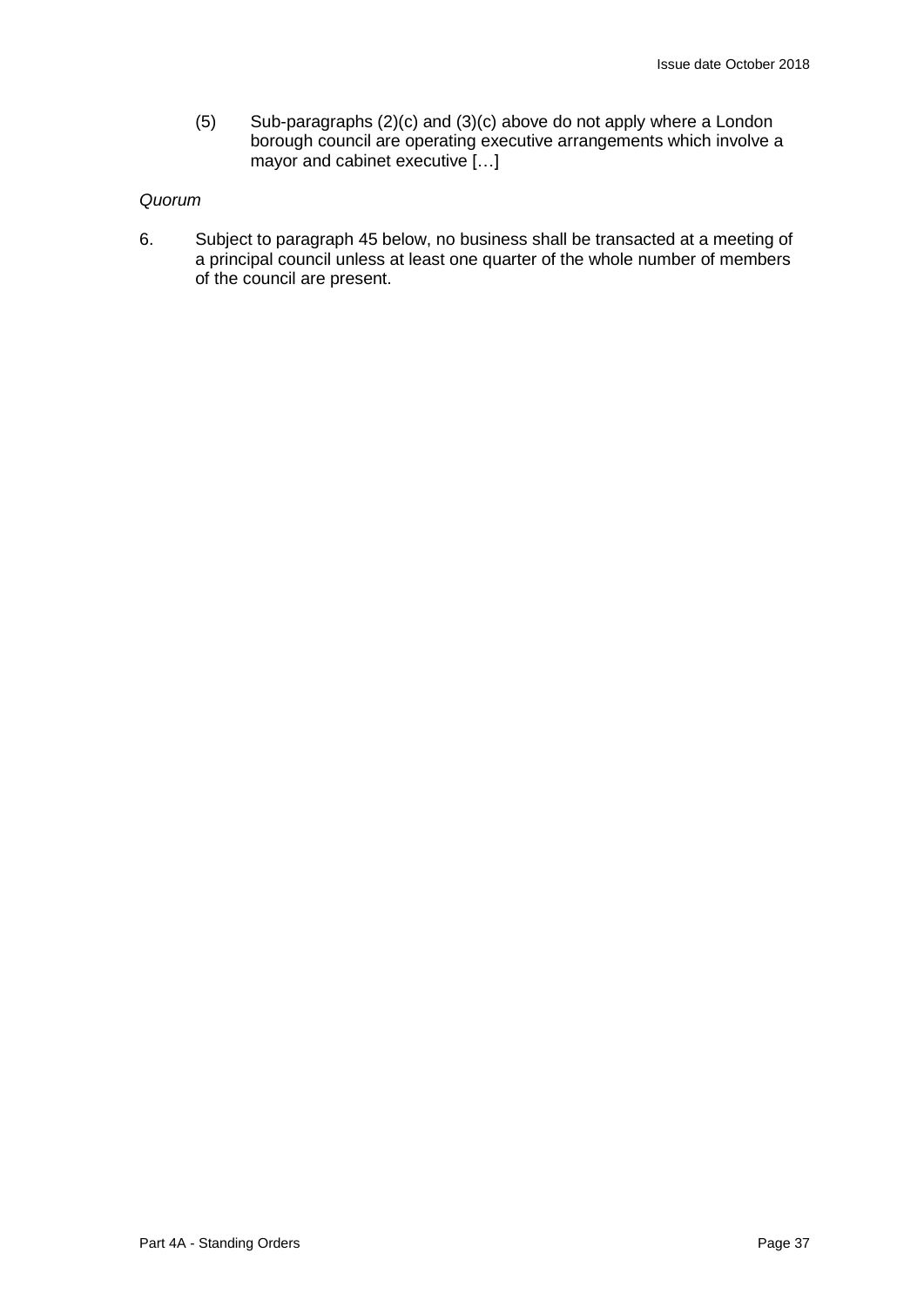# **Part VI**

# **Provisions Relating to Local Authorities Generally**

### *Voting*

- 39.(1) Subject to the provisions of any enactment (including any enactment in this Act) all questions coming or arising before a local authority shall be decided by a majority of the members of the authority present and voting thereon at a meeting of the authority.
	- (2) Subject to those provisions in the case of an equality of votes, the person presiding at the meeting shall have a second or casting vote.

### *Recording Attendance*

40. The names of the members present at a meeting of a local authority shall be recorded.

### *Minutes*

- 41.(1) Minutes of the proceedings of a meeting of a local authority shall, subject to sub-paragraph (2) below, be drawn up and entered in a book kept for that purpose and shall be signed at the same or next [suitable] meeting of the authority by the person presiding thereat, and any minute purporting to be so signed shall be received in evidence without further proof.
	- (2) Notwithstanding anything in any enactment or rule of law to the contrary, the minutes of the proceedings of meetings of a local authority may be recorded on loose leaves consecutively numbered, the minutes of the proceedings of any meeting being signed, and each leaf comprising those minutes being initialled, at the same or next [suitable] meeting of the authority, by the person presiding thereat, and any minute purporting to be so signed shall be received in evidence without further proof.
	- (3) Until the contrary is proved, a meeting of a local authority a minute of whose proceedings has been made and signed in accordance with this paragraph shall be deemed to have been duly convened and held, and all the members present at the meeting shall be deemed to have been duly qualified.
	- (4) For the purposes of sub-paragraphs (1) and (2) above the next suitable meeting of a local authority is their next following meeting or, where standing orders made by the authority in accordance with regulations under section 20 of the Local Government and Housing Act 1989 provide for another meeting of the authority to be regarded as suitable, either the next following meeting or that other meeting.

#### *Standing Orders*

42. Subject to the provisions of this Act, a local authority may make standing orders for the regulation of their proceedings and business and may vary or revoke any such orders.

#### *Validity of Meetings*

43. The proceedings of a local authority shall not be invalidated by any vacancy among their number or by any defect in the election or qualifications of any member thereof.